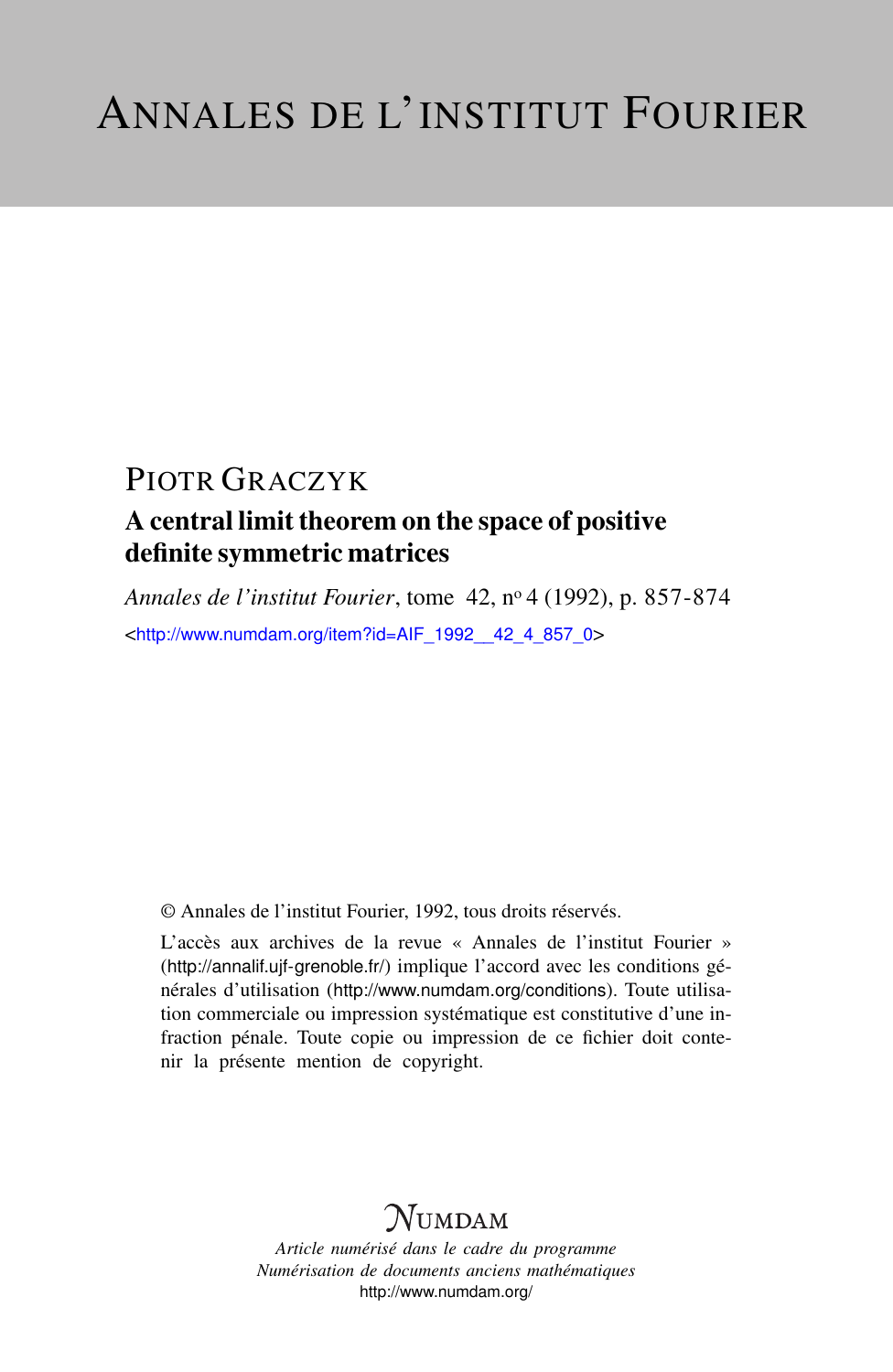Ann. Inst. Fourier, Grenoble **42,** 4 (1992), 857-874

# **A CENTRAL LIMIT THEOREM ON THE SPACE OF POSITIVE DEFINITE SYMMETRIC MATRICES**

#### **by Piotr GRACZYK**

# **0. Introduction.**

Central limit theorems for rotation-invariant random variables on the symmetric space  $\mathcal{P}_n$  of positive definite symmetric  $n \times n$  matrices have been investigated in case  $n = 2$  by Karpelevich, Tutubalin and Shur ([6]), Faraut ([1]) and Terras ([9]), in case  $n = 3$  by Terras ([10]) and for *n* arbitrary by Richards ([8]). They find applications in multivariate statistics and in some engineering problems ([9]).

In this paper we prove a central limit theorem of Lindeberg-Feller type on the space  $\mathcal{P}_n$ . It generalizes a theorem obtained by Faraut ([1]) for  $n = 2$ . To state and prove this theorem we introduce on  $P_n$  some analogs of the mean and dispersion in the real case.

Sections 1 and 2 provide the basic definitions and facts from the harmonic analysis on  $\mathcal{P}_n$  used in the paper. In Section 3 we define and investigate the mean and the dispersions on  $\mathcal{P}_n$ . In Section 4 we derive in a simple way a Taylor expansion of the spherical functions on  $\mathcal{P}_n$ . Section 5 contains the main result of the paper.

This paper was written during the author's stay at the University Paris VI. The author is very grateful to Jacques Faraut for his great hospitality, suggesting the problem and many fruitful discussions.

*Key words :* Symmetric spaces - Central limit theorem - Spherical functions. A. M.S. *Classification :* 43A05 - GOB 15 - 60F05.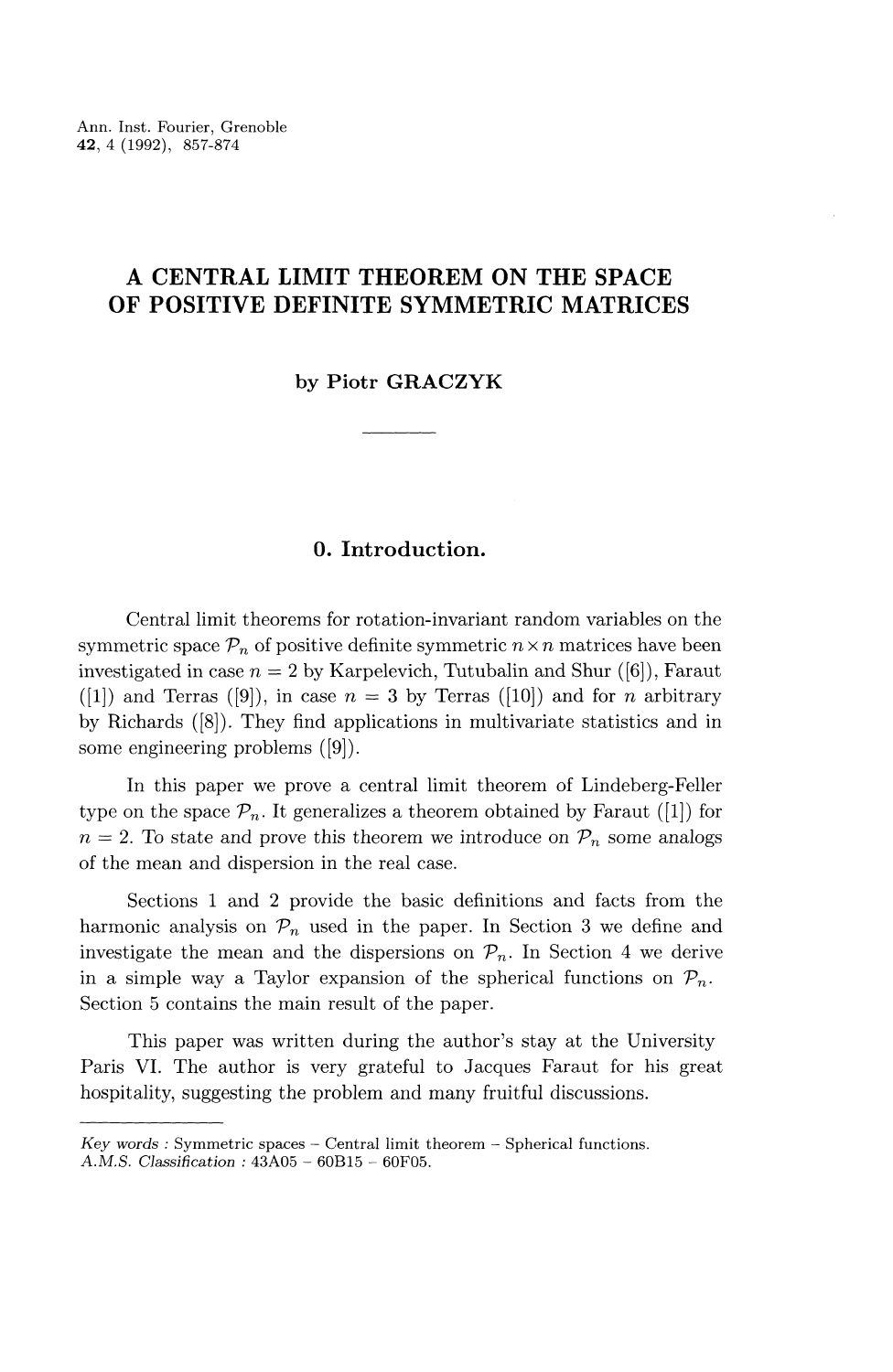### **1. Preliminaries.**

Throughout this paper  $G = GL(n, \mathbb{R})$  will denote the general linear group of  $n \times n$  nonsingular matrices and  $K = O(n)$  the group of  $n \times n$ orthogonal matrices. The symmetric space  $G/K$  is identified with  $\mathcal{P}_n$ , the space of real, positive definite symmetric  $n \times n$  matrices.

The transitive action of G on  $\mathcal{P}_n$  is defined by

$$
X \mapsto X[g] = gXg^t
$$

where  $q \in G$ ,  $X \in \mathcal{P}_n$  and  $q^t$  is the transpose of q. The correspondence of  $G/K$  and  $\mathcal{P}_n$  is given by  $gK \mapsto I[g] = gg^t$ , where  $I \in \mathcal{P}_n$  is the identity matrix. The space  $P_n$  is a Riemannian manifold with the *arc length ds*<sup>2</sup> = Tr $((X^{-1}dX)^2)$  for  $X = (x_{ij})_{i,j \le n}$ ,  $dX = (dx_{ij})_{i,j \le n}$ .

A differential operator  $L$  on  $\mathcal{P}_n$  is said to be *G*-invariant if it commutes with the action of *G*, that is for every  $g \in G$  and  $f \in C^{\infty}(\mathcal{P}_n)$ 

$$
(Lf)^g = L(f^g)
$$

where  $f^g(X) = f(X[g])$  when  $X \in \mathcal{P}_n$ .

The algebra  $\mathbb{D}(\mathcal{P}_n)$  of all G-invariant differential operators on  $\mathcal{P}_n$  is commutative and isomorphic with the algebra  $I(\mathfrak{a})$  of symmetric polynomials on the Cartan space  $\mathfrak{a} = \{H | H \text{diagonal} \} \cong \mathbb{R}^n$ . By Newton's theorem the algebra  $I(\mathfrak{a})$  is generated by the symmetric polynomials :

(1) 
$$
p_j(\mathbf{x}) = \sum_{i=1}^n x_i^j, \qquad j = 0, ..., n.
$$

We will denote  $\gamma : \mathbb{D}(\mathcal{P}_n) \to I(\mathfrak{a})$  the isomorphism of  $\mathbb{D}(\mathcal{P}_n)$  and  $I(\mathfrak{a})$ . Remark that the order of  $L \in \mathbb{D}(\mathcal{P}_n)$  equals to the degree of  $\gamma(L)$  ([4], p. 306).

A function  $h : \mathcal{P}_n \to \mathbb{C}$  is *K*-invariant if  $h^k = h$  for all  $k \in O(n)$ . A K-invariant function h is said to be spherical if  $h(I) = 1$  and h is an eigenfunction of all G-invariant differential operators on  $\mathcal{P}_n$ . All the spherical functions are given by

(2) 
$$
\Phi_{\mathbf{s}}(X) = \int_{K} \Delta_1^{s_1 - s_2}(X[k]) \dots \Delta_{n-1}^{s_{n-1} - s_n}(X[k]) \Delta_n^{s_n}(X[k]) dk
$$

where  $\mathbf{s} = (s_1,\ldots,s_n) \in \mathbb{C}^n$ ,  $\Delta_i(Y)$  is the principal minor of order *j* of *Y* and *dk* denotes the normalised Haar measure on *K.* Formula (2)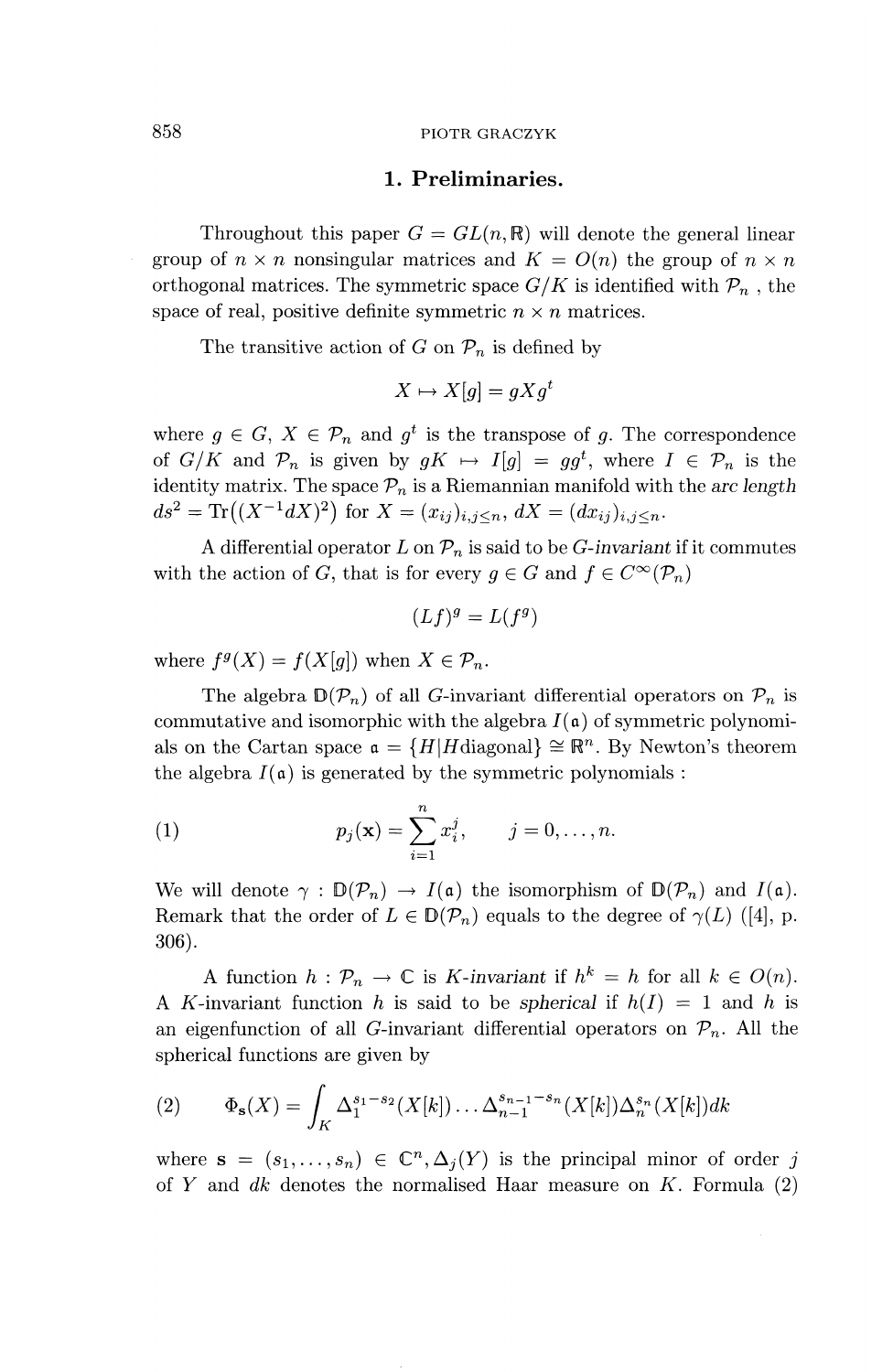corresponds to the classical Harish-Chandra integral formula for spherical functions on *G* with  $s = \frac{\lambda + \rho}{2}$ , where  $\rho = (\rho_1, ..., \rho_n)$ ,  $\rho_j = \frac{1}{2}(2j - n - 1)$ ,  $\lambda \in \mathbb{C}^n$ . We will write  $\varphi_{\lambda} = \Phi_{\mathbf{s}}$ . By ([4], p. 418) we have then  $L\varphi_{\lambda} =$  $\lambda \in C$ . We will write  $\varphi$ .<br> $\gamma(L)(\lambda)_{(2)}$ , for  $L \in \mathbb{D}(\mathcal{D}^{\perp})$ .

Terras ([10],[11]) and Richards ([8]) use the coordinates  $\mathbf{r} = (r_1, \ldots, r_n)$ with  $\mathbf{r} = \frac{\lambda}{2}$ .

Let *W* denote the Weyl group of permutations. Then  $\varphi_{\lambda} = \varphi_{w\lambda}$  for all  $w \in W$ . One has also  $\Phi_{\alpha} = \varphi_{\alpha} \equiv 1$ . For all the details concerning the all  $w \in W$ . One has also  $\Phi_{\rho} = \varphi_{\rho} \equiv 1$ . For all the details concerning the spherical functions on  $\mathcal{P}_n$  see e.g.[11].

The following lemma describes the relationship between the spherical functions on  $\mathcal{P}_n$  and the spherical functions on

$$
\mathcal{SP}_n = \{ X \in \mathcal{P}_n | \det X = 1 \}.
$$

The space  $\mathcal{SP}_n$  may be identified with the symmetric space  $SL(n)/SO(n)$ .

LEMMA 1.

(3) 
$$
\Phi_{\mathbf{s}}(X) = (\det X)^{\frac{1}{n} \sum_{i=1}^{n} s_i} \Psi_{\mathbf{s}}(X_1)
$$

where  $X = (\det X)^{\frac{1}{n}} X_1$  with  $X_1 \in \mathcal{SP}_n$  and

$$
\Psi_{\mathbf{s}}(X_1) = \int_{SO(n)} \Delta_1^{s_1 - s_2}(X_1[k]) \dots \Delta_{n-1}^{s_{n-1} - s_n}(X_1[k]) dk_{SO(n)}
$$

*is a spherical function on*  $\mathcal{SP}_n$ .

*Proof. —* By (2) one gets

(4) 
$$
\Phi_{\mathbf{s}}(X) = (\det X)^{\frac{1}{n} \sum_{i=1}^{n} s_i} \int_K \Delta_1^{s_1 - s_2} \dots \Delta_{n-1}^{s_{n-1} - s_n} (X_1[k]) dk.
$$

Using the fact that  $dk|_{SO(n)} = \frac{1}{2}dk_{SO(n)}$  and the invariance of dk it follows that the integral in (4) equals  $\frac{1}{2}(\Psi_{s}(X_1)+\Psi_{s}(X_1[h]))$  for all  $h \in O(n)$  such that  $\det(h) = -1$ . There exist  $k_0 \in SO(n)$  and  $h_0$ ,  $\det(h_0) = -1$ , such that  $\det(h) = -1$ . There exist  $\kappa_0 \in SO(n)$  and  $h_0$ ,  $\det(h_0) = -1$ , surfact that  $X_1[k_0]$  is diagonal and  $X_1[h_0k_0] = X_1[k_0]$ . Then  $\det(h_0k_0) = -1$  and that  $X_1[\kappa_0]$  is diagonal and  $X_1[\kappa_0\kappa_0] = X_1[\kappa_0]$ . Then  $\det(\kappa_0\kappa_0) = -1$  and  $\int_V (X_1[\kappa_0]) - \int_V (X_2[\kappa_0])$ 

Theorem of Helgason-Johnson ([4], p. 458) and Lemma 1 imply that the spherical function  $\varphi_{\lambda}$  is bounded on  $\mathcal{P}_n$  if and only if Re  $\left(\sum_{i=1}^n \lambda_i \right) = 0$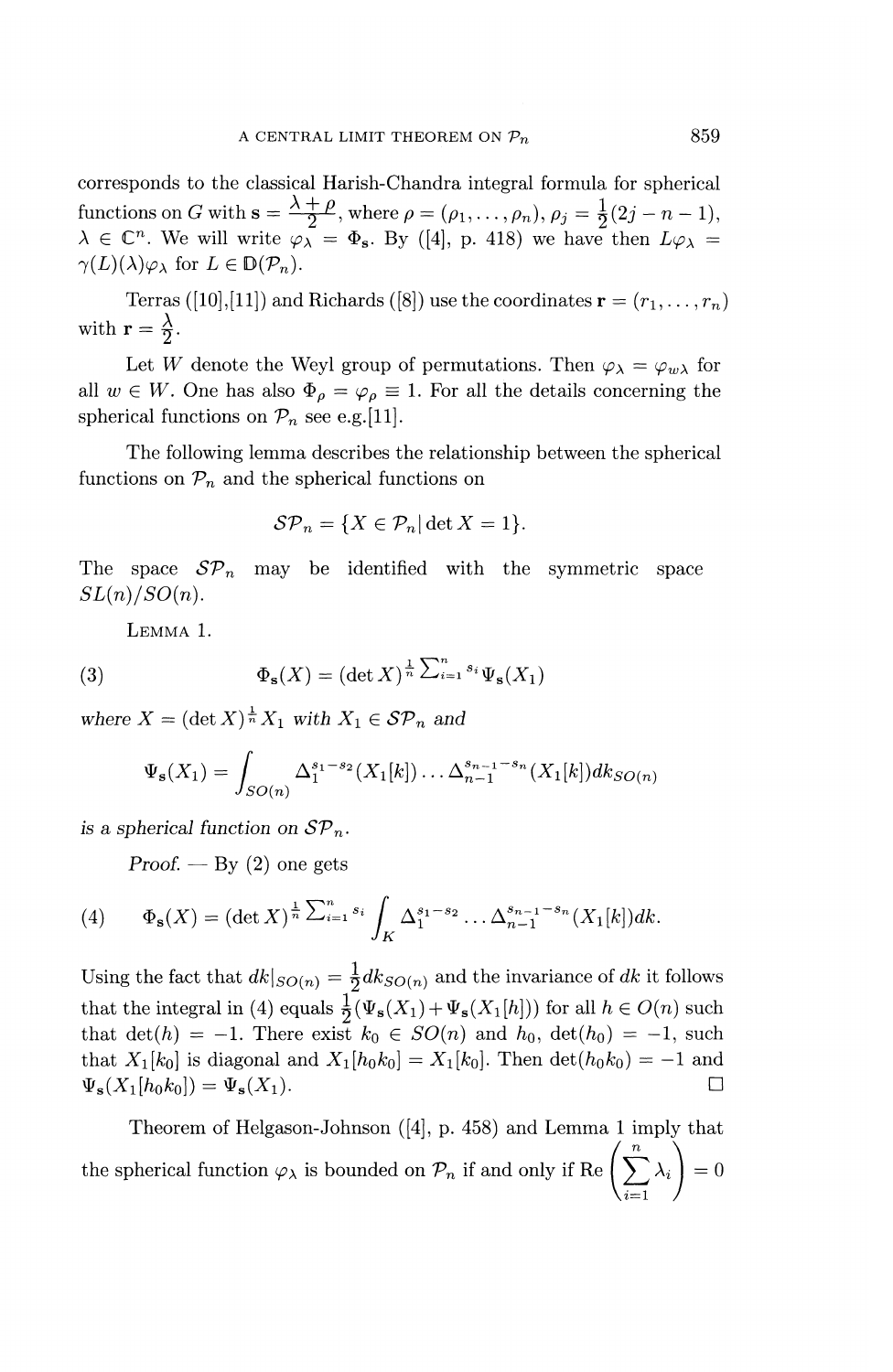and  $\text{Re}\lambda \in C(\rho)$ , where  $C(\rho)$  denotes the convex enveloppe of  $\{w\rho|w \in W\}$ . Then  $|\varphi_{\lambda}|$  < 1.

In the sequel we will often use the  $G$ -invariant differential operators on  $P_n$  of order 1 and 2. Let us state some of their principal properties now.

All the differential operators of order 1 in  $\mathbb{D}(\mathcal{P}_n)$  are given up to a multiplicative constant by the *Euler operator*  $E$  which is defined by

(5) 
$$
Ef(X) = \frac{d}{dt}f(tX)|_{t=1}.
$$

Note that *E* is homogeneous of degree 0. Lemma 1 shows that a spherical *n* function  $\Phi_{\mathbf{s}}$  is homogeneous of order  $\sum s_i$ , so  $\overline{i=1}$ 

$$
E\Phi_{\mathbf{s}}=\left(\sum_{i=1}^n s_i\right)\Phi_{\mathbf{s}}.
$$

We denote the eigenvalue of E acting on  $\Phi_{\mathbf{s}}$  by  $\gamma_1(\mathbf{s})$ .

If f is K-invariant on  $\mathcal{P}_n$  then by the spectral decomposition of  $\mathcal{P}_n$ it suffices to know  $f$  on

$$
A = \{a \in \mathcal{P}_n | a \text{ diagonal with } a_{ii} > 0\}.
$$

The Lie algebra of  $A$  is given by  $\mathfrak a$ . One denotes the diagonal entries of  $H \in \mathfrak{a}$  by  $h_1, \ldots, h_n$ . Formula (5) implies

(6) 
$$
Ef(\exp H) = \sum_{i=1}^{n} \frac{\partial \tilde{f}}{\partial h_i}
$$

where  $\tilde{f}(h_1,\ldots,h_n) = f(\exp H)$ .

The  $G$ -invariant differential operators of order 2 (without terms of lower order) are given by the linear combinations of  $E^2$  and the *Laplace* 

Beltrami operator Δ on 
$$
P_n
$$
. If  $f$  is  $K$ -invariant then by [2]VI, 4.2  
(7) 
$$
\Delta f(\exp H) = \sum_j \frac{\partial^2 \tilde{f}}{\partial h_j^2} + \frac{1}{2} \sum_{i < j} \coth\left(\frac{h_i - h_j}{2}\right) \left(\frac{\partial}{\partial h_i} - \frac{\partial}{\partial h_j}\right) \tilde{f}.
$$

In order to find the eigenvalues of  $\Delta$  acting on  $\Phi_s$  one may use the horospherical part of  $\Delta$  (see [2]VI,4.4). If N denotes the nilpotent group of lower triangular matrices with 1 on the diagonal and if  $f$  is  $N$ -invariant on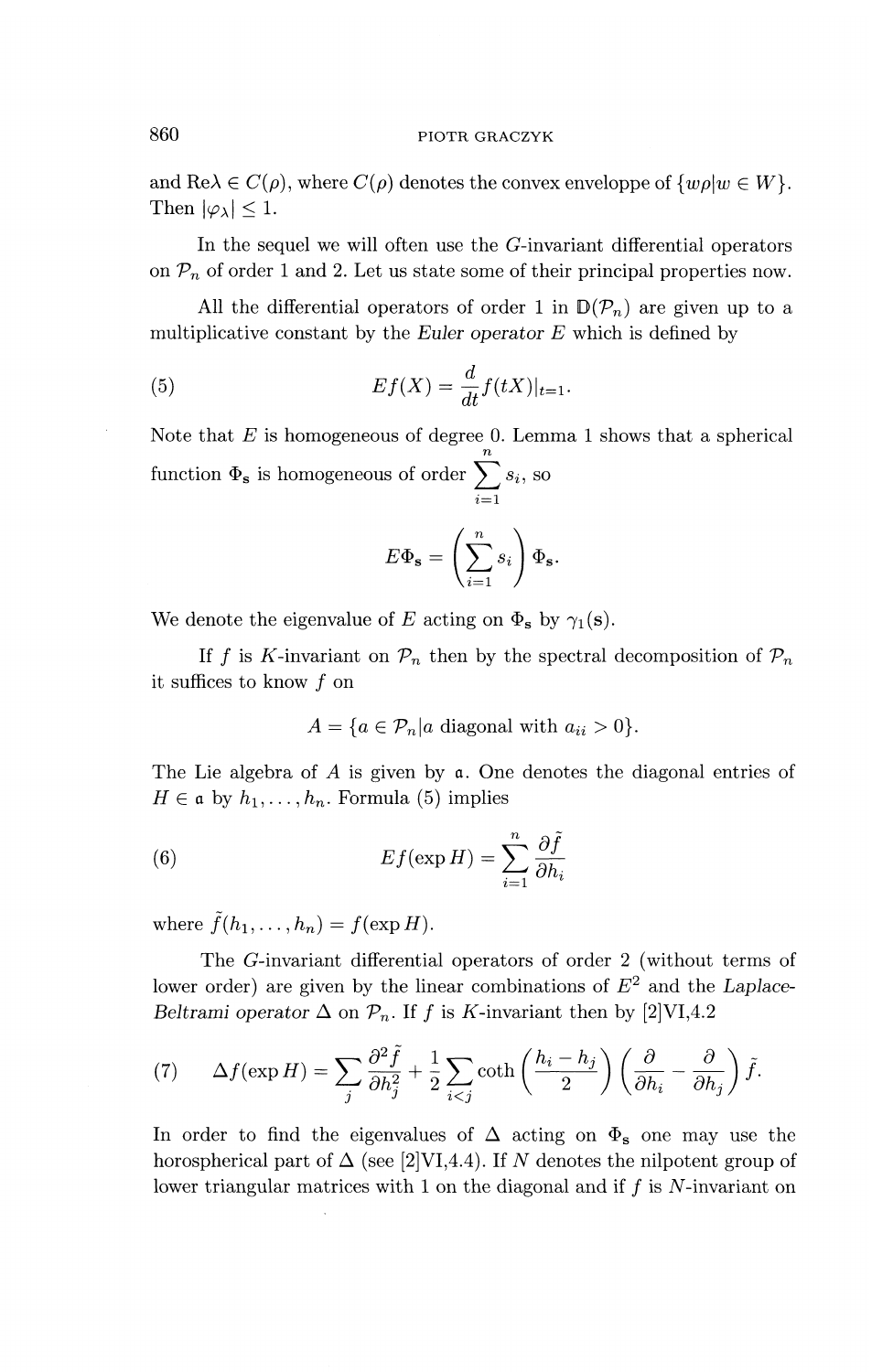$P_n$ , then  $f(X) = F(a_1, \ldots, a_n)$  where  $(a_i)_{1 \leq i \leq n}$  are the eigenvalues of X and

$$
\Delta f(X) = \sum_{i=1}^{n} \left( a_i \frac{\partial}{\partial a_i} \right)^2 F - \sum_{i=1}^{n} \rho_i a_i \frac{\partial F}{\partial a_i}.
$$

Remark that the function under the integral in  $(2)$  is N-invariant. It follows that

$$
\Delta \Phi_{\mathbf{s}} = \gamma_2(\mathbf{s}) \Phi_{\mathbf{s}}
$$

with  $\gamma_2(s) = (s - \rho|s) = \frac{1}{4}(||\lambda||^2 - ||\rho||^2)$ .

It is easy to check that  $\Delta$  is elliptic and  $E^2$  is semi-elliptic on  $\mathcal{P}_n$ . All the elliptic second order operators in  $\mathbb{D}(\mathcal{P}_n)$  are given by

(8) 
$$
L = a\left(\Delta - \frac{1}{n}E^2\right) + bE^2 + cE + d, \quad a, b > 0.
$$

Observe that the operator  $\Omega = \Delta - \frac{1}{n}E^2$  restrained to  $\mathcal{SP}_n$  is the Laplace-Beltrami operator on  $\mathcal{SP}_n$ .  $\Omega$  is semi-elliptic on  $\mathcal{P}_n$ .

# 2. *K*-invariant probability measures on  $P_n$ .

A probability measure  $\mu$  on  $\mathcal{P}_n$  is said to be *K*-invariant if for any measurable subset *B* of  $\mathcal{P}_n$  and for all  $k \in K$  we have  $\mu(kBk^t) = \mu(B)$ . We shall then write  $\mu \in M^{\natural}(\mathcal{P}_n)$ .

In this paper we consider only K-invariant measures on  $\mathcal{P}_n$ . We can identify such measures with  $K$ -biinvariant measures on  $G$ . Then the *convolution*  $\mu_1 * \mu_2$  of two measures in  $M^{\sharp}(\mathcal{P}_n)$  is defined by the convolution of the corresponding measures on G and then projecting on  $\mathcal{P}_n$ . This convolution is commutative.

The *spherical Fourier transform* of a measure  $\mu \in M^{\natural}(\mathcal{P}_n)$  is defined by

$$
\hat{\mu}(\lambda) = \int_{\mathcal{P}_n} \varphi_\lambda(X) d\mu(X)
$$

for  $\lambda$  such that  $\varphi_{\lambda}$  is bounded. In Section 1 we have formulated sufficient and necessary conditions for such  $\lambda$ . We also write

$$
\hat{\mu}(\mathbf{s}) = \int_{\mathcal{P}_n} \Phi_{\mathbf{s}}(X) d\mu(X).
$$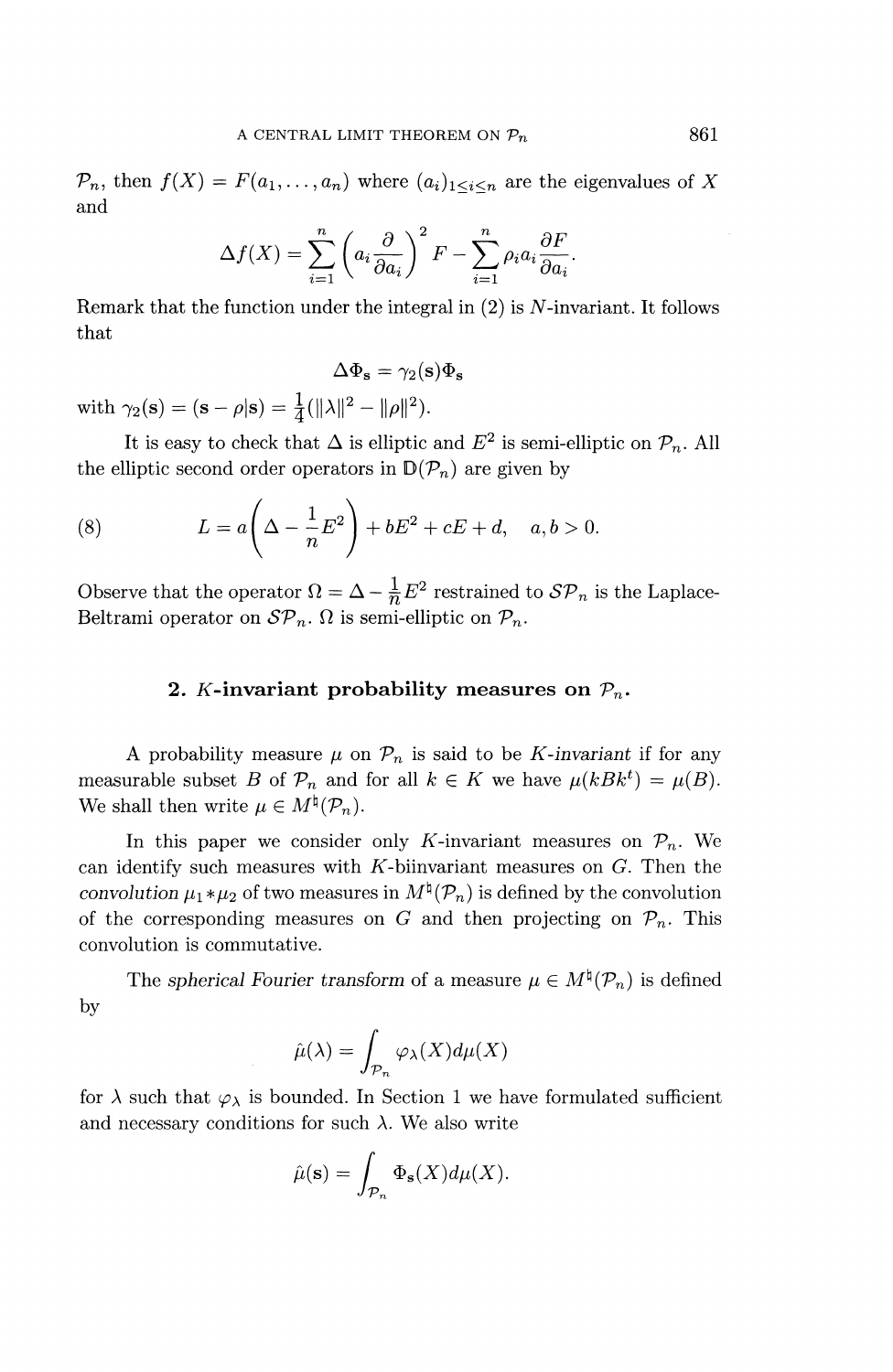The spherical Fourier transform carries the convolution of  $K$ -invariant measures on  $\mathcal{P}_n$  into the usual product

$$
\widehat{\mu_1 * \mu_2}(\mathbf{s}) = \widehat{\mu}_1(\mathbf{s})\widehat{\mu}_2(\mathbf{s}).
$$

If  $\mu \in M^{\natural}(\mathcal{P}_n)$  is infinitely divisible, the infinitesimal generator of the continuous semigroup of measures  $(\mu_t)_{t>0}$  with  $\mu_1 = \mu$  is given by the Hunt formula ([5]). It is then natural to call  $\mu$  Gaussian if the generator of  $(\mu_t)_{t>0}$  is a second order G-invariant elliptic differential operator on  $\mathcal{P}_n$ which annihilates constants (cf.[3]). If the generator is semi-elliptic we say that  $\mu$  is *Gaussian degenerate*. By (8) the Fourier transform of a Gaussian measure  $\mu \in M^{\natural}(\mathcal{P}_n)$  has the following form

$$
\hat{\mu}(\mathbf{s}) = \exp\left[a\gamma_2(\mathbf{s}) + \left(b - \frac{1}{n}a\right)\gamma_1^2(\mathbf{s}) + c\gamma_1(\mathbf{s})\right]
$$

with  $a, b > 0, c \in \mathbb{R}$ .

*Examples.* — (i) The Laplace-Beltrami operator  $\Delta$  is the generator of the *heat semigroup*  $(\kappa_t)_{t>0}$  on  $\mathcal{P}_n$  (cf.[11]). We have

$$
\hat{\kappa}_t(\mathbf{s}) = \exp[t(\mathbf{s} - \rho | \mathbf{s})].
$$

Certainly, the measures  $\kappa_t$  are Gaussian on  $\mathcal{P}_n$ .

(ii) The operator  $\Omega = \Delta - \frac{1}{n} E^2$  is the generator of the semigroup  $(\nu_t)_{t>0}$  on  $\mathcal{P}_n$  which extends naturally the heat semigroup  $(\tilde{\nu}_t)_{t>0}$  on  $\mathcal{SP}_n$ , i.e.  $\nu_t(B) = \tilde{\nu}_t(B \cap \mathcal{SP}_n)$ . We have

$$
\hat{\nu}_t(\mathbf{s}) = \exp\left\{t\left[\left(\mathbf{s} - \rho | \mathbf{s}\right) - \frac{1}{n} \left(\sum_{i=1}^n s_i\right)^2\right]\right\}
$$

and  $\nu_t$  are Gaussian degenerate.

*(iii)* Let  $\mathfrak{n}_t$  be a random variable on  $\mathbb R$  with normal distribution of mean 0 and variance *t*. Let  $\eta_t$  be the probability distribution of the random variable  $\exp(\mathfrak{n}_tI)$  on  $\mathcal{P}_n$ . We have then

$$
\hat{\eta}_t(\mathbf{s}) = \exp\left[\frac{t}{2}\left(\sum_{i=1}^n s_i\right)^2\right].
$$

The generator of the semigroup  $(\eta_t)_{t>0}$  equals  $\frac{1}{2}E^2$ . This operator corre sponds to the Laplacian in the  $\mathbb{R}^+I$ -direction of the space  $\mathcal{P}_n$  considered as a product  $\mathcal{SP}_n \times \mathbb{R}^+$ . The measures  $\eta_t$  are Gaussian degenerate on  $\mathcal{P}_n$ .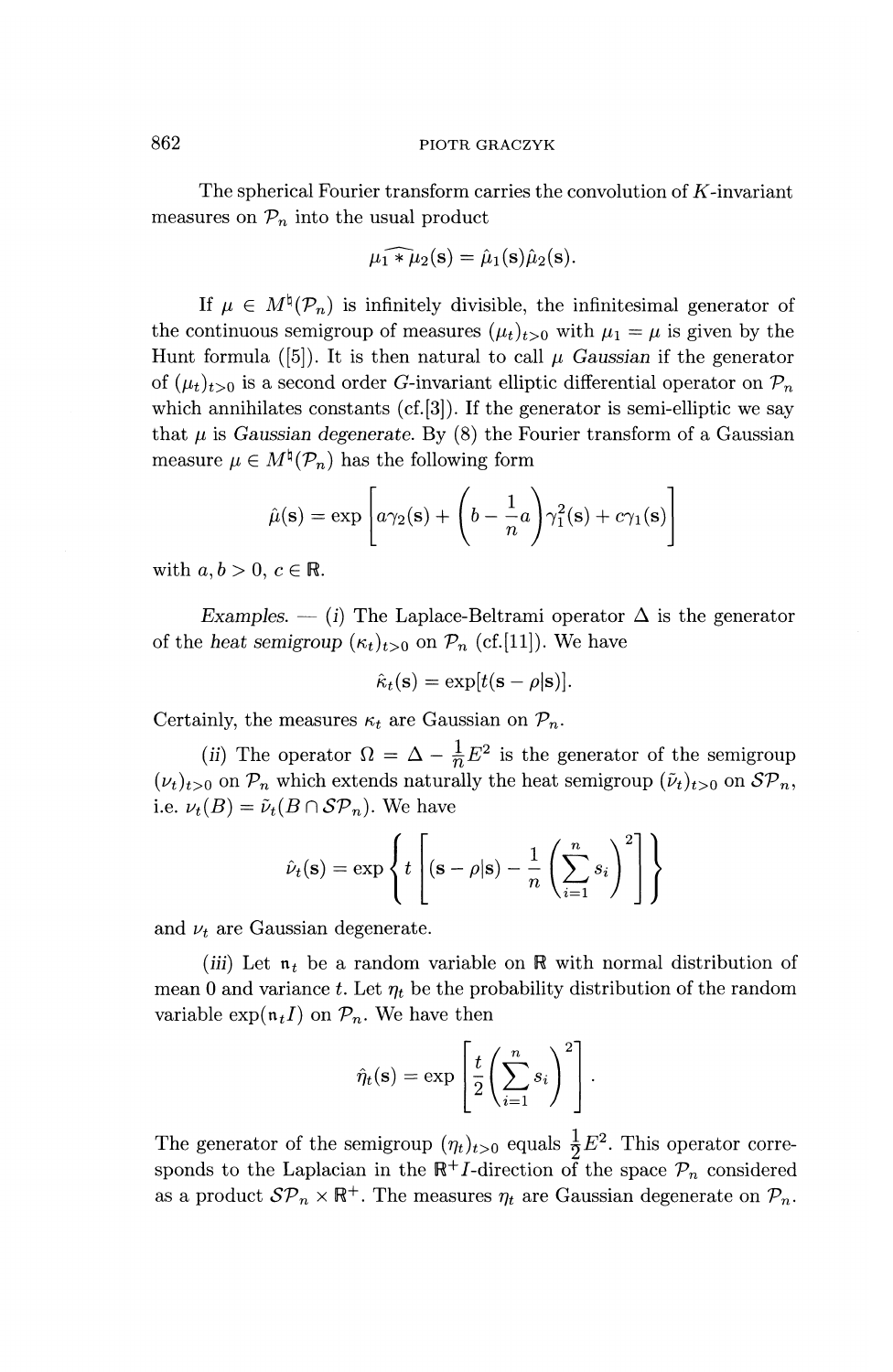*(iv)* If  $\delta_t$  is the Dirac delta in  $\exp(tI)$  then

$$
\hat{\delta}_t(\mathbf{s}) = \exp\left(t \sum_{i=1}^n s_i\right)
$$

and the generator of  $(\delta_t)_{t>0}$  is E.

Note that  $\kappa_t = \nu_t * \eta_{2tn^{-1}}$ . All the Gaussian measures on  $\mathcal{P}_n$  have the form  $\nu_t * \eta_u * \delta_w$  for some  $t, u$  positive and  $w \in \mathbb{R}$ .

#### **3.** The mean and the dispersions on  $P_n$ .

In order to analyse the asymptotic behavior of  $K$ -invariant measures on  $P_n$  we need some analogs of the mean and the covariance of a measure on  $\mathbb{R}^n$ . In this section we introduce in a natural way such analogs and prove some properties of them.

#### **3.1.** Choice of dispersions on  $\mathcal{P}_n$ .

To have an analog of the covariance on  $\mathcal{P}_n$  one seeks an application

$$
D: M^{\natural}(\mathcal{P}_n) \to [0, \infty]
$$

satisfying for all  $\mu_1, \mu_2 \in M^{\natural}(\mathcal{P}_n)$  the condition

(9) 
$$
D(\mu_1 * \mu_2) = D(\mu_1) + D(\mu_2).
$$

One also assumes that there exists an analytic,  $K$ -invariant function  $Q$  on *Pn* such that

(10) 
$$
D(\mu) = \int Q(X) d\mu(X)
$$

for all  $\mu \in M^{\natural}(P_n)$ . The function *D* will be called a dispersion on  $P_n$ . Observe that the condition (9) is equivalent to

(11) 
$$
\int_{K} Q(Y[xk])dk = Q(I[x]) + Q(Y)
$$

for all  $x \in G$  and  $Y \in \mathcal{P}_n$ .

In the real case the covariance of a centralised measure may be represented by a second order derivative of its Fourier transform in 0. In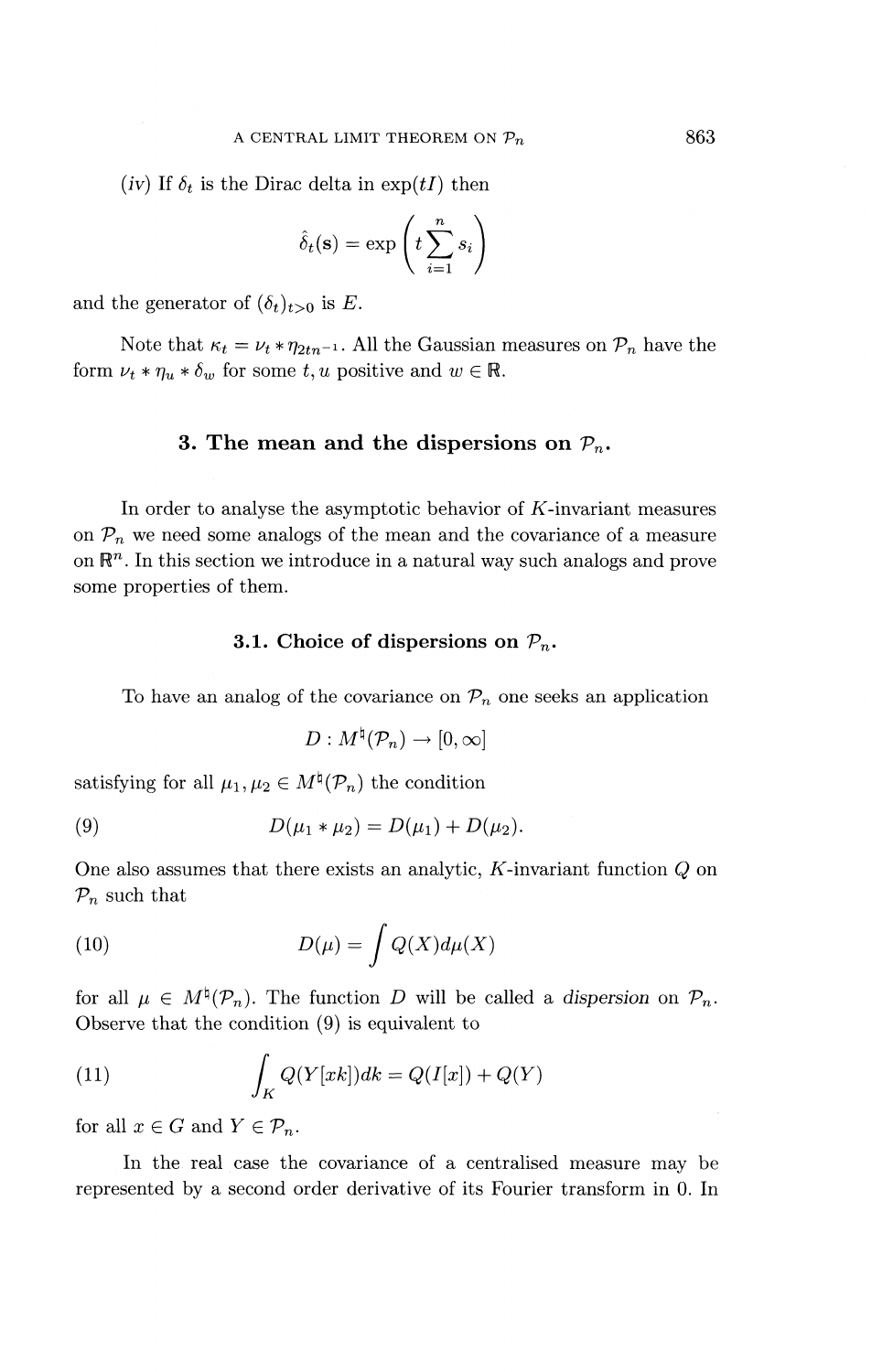the case of  $\mathcal{P}_n$  the spherical function  $\varphi_{\lambda} \equiv 1$  if  $\lambda = \rho$ . It turns out that on  $P_n$  we have the following analogous property.

THEOREM 1. — If Q is an analytic, K-invariant function on  $\mathcal{P}_n$ *verifying (11) then there exists a vector*  $\mathbf{v} = (v_1, \dots, v_n) \in \mathbb{R}^n$  such that

(12) 
$$
Q(X) = \frac{\partial \varphi_{\lambda}(X)}{\partial \mathbf{v}}|_{\lambda = \rho}, \quad X \in \mathcal{P}_n.
$$

*Proof.* — First observe that if Q satisfies (11) then for all  $L \in D(\mathcal{P}_n)$ annihilating constants  $LQ = \text{const.}$  Indeed, let us apply *L* to (11) for *x* fixed and then put  $Y = I$ . One gets  $LQ(xx^t) = LQ(I)$  for all  $x \in G$ , so  $LQ$ is constant on  $\mathcal{P}_n$ .

Next remark that if  $Q_1$  and  $Q_2$  verify (11) and  $LQ_1 = LQ_2$  for all  $L \in D(\mathcal{P}_n)$  annihilating constants then  $Q_1 = Q_2$ . This property comes out from the analyticity of  $Q_1$  and  $Q_2$  and the fact that (11) implies  $Q_1(I)=Q_2(I)=0.$ 

If  $Q = \frac{\partial \varphi_{\lambda}}{\partial x} |_{\lambda = \rho}$  for any vector **v** then by the convolution property of the spherical Fourier transform on  $\mathcal{P}_n$  the condition (9) holds for *D* corresponding to such *Q.*

Let now *Q* be arbitrary satisfying (11). To prove the theorem it suffices

to show that there exists a vector 
$$
\mathbf{v} = (v_1, \dots, v_n)
$$
 such that  
\n
$$
L_j Q = L_j \left( \frac{\partial \varphi_\lambda}{\partial \mathbf{v}} \big|_{\lambda = \rho} \right) = \mathbf{v} \cdot \text{grad}(L_j \varphi_\lambda)|_{\lambda = \rho}
$$

for  $L_j = \gamma^{-1}(p_j)$  with  $p_j$  as in (1),  $j = 1, ..., n$ . We have  $l_j =$  $\text{grad}(L_j\varphi_\lambda)|_{\lambda=\rho} = \text{grad }\gamma(L_j)|_{\lambda=\rho} = \text{grad } p_j\vert_{\lambda=\rho} = j(\rho_1^{j-1}, \ldots, \rho_n^{j-1}).$  It follows that  $l_1, \ldots, l_n$  are independent and the system of equations

$$
L_j Q = \mathbf{v} \cdot \mathbf{l}_j, \quad j = 1, \dots, n
$$

has a solution.

Now we want to choose the directions  $\bf{v}$  of derivation in (12) so as the function *Q* was nonnegative. The decomposition (3) shows that this is *n* possible only for  $\sum v_i = 0$ .  $\sum_{i=1}$ 

By reasons of convexity (or more generally by the Helgason-Johnson theorem) the spherical functions verify  $0 < \varphi_{\lambda} \leq 1$  for  $\lambda \in C(\rho)$ . Thus, if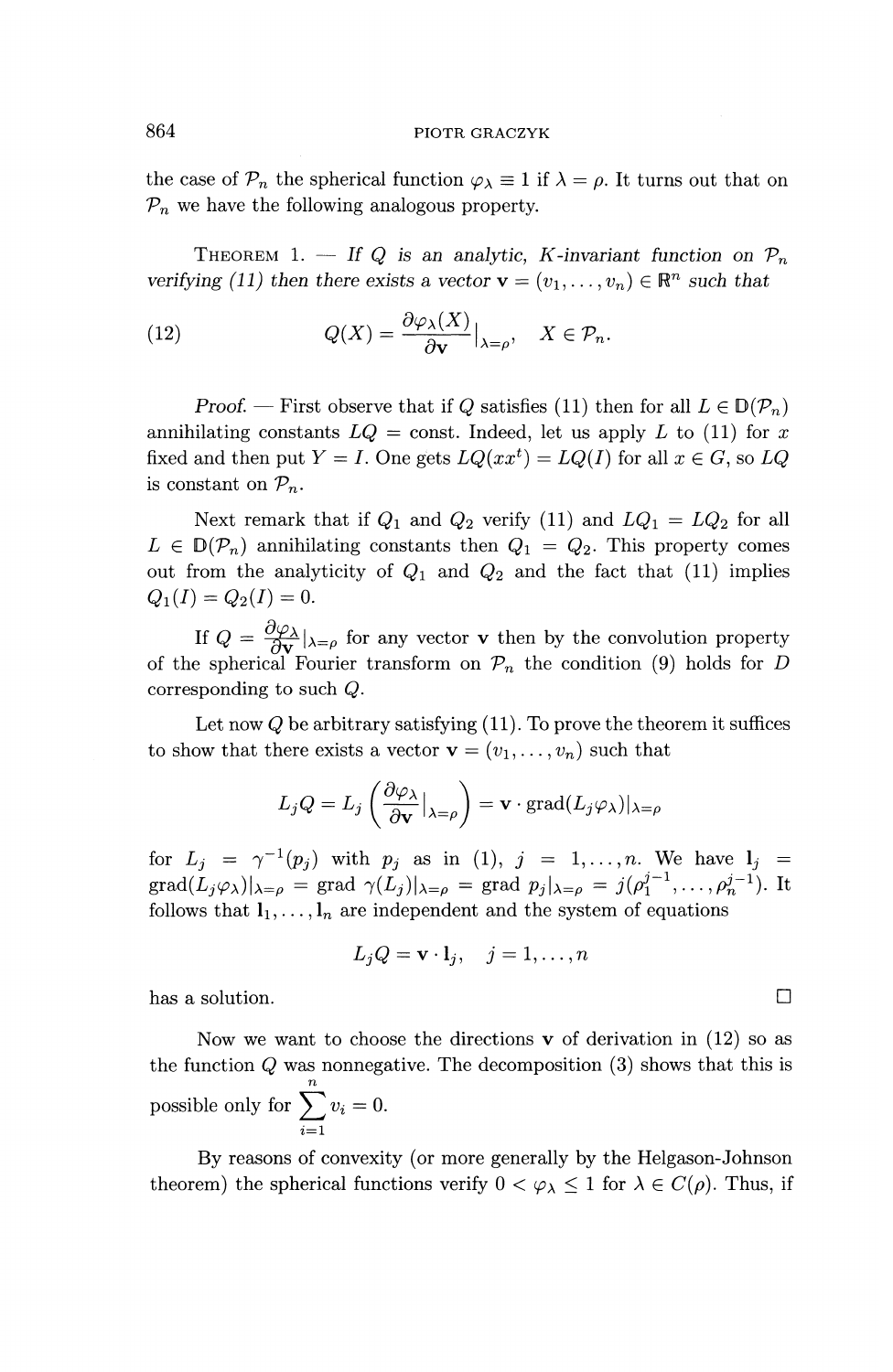$\rho + t\mathbf{v} \in C(\rho)$  for *t* positive sufficiently small then  $-\frac{\partial \varphi_{\lambda}}{\partial \mathbf{v}}|_{\lambda=\rho}$  is nonnegative. One will differentiate in the directions of neighbour vertices of  $\rho$  in  $C(\rho)$ . They are given by the permutations of neighbour entries of *p :*

$$
\beta_1 = (\rho_2, \rho_1, \rho_3, \dots, \rho_n)
$$

$$
\dots
$$

$$
\beta_{n-1} = (\rho_1, \rho_2, \dots, \rho_n, \rho_{n-1}).
$$

Then the vectors  $\mathbf{v}_j = \beta_j - \rho = (0,\ldots, 1, -1,\ldots, 0)$  lie on the edges of  $C(\rho)$  beginning in  $\rho$ . Observe that  $\mathbf{v}_j = -\alpha_j$ ,  $j=1,\ldots,n-1$ , where  $\alpha_j$ are the simple positive roots corresponding to the Iwasawa decomposition  $G = NAK$  with *N* lower triangular. The vectors  $\mathbf{v}_j, j = 1, \ldots, n - 1$ , Then the vectors  $\mathbf{v}_j = \beta_j - \rho = (0, \dots, 1, -1, \dots, 0)$  lie on the edges of  $C(\rho)$  beginning in  $\rho$ . Observe that  $\mathbf{v}_j = -\alpha_j$ ,  $j = 1, \dots, n - 1$ , where  $\alpha_j$  are the simple positive roots corresponding to the Iwasawa decomp are independent and span all the hyperplane  $\{\lambda | \sum_{i} \lambda_i = 0\}$ . By reasons of normalisation we will differentiate with respect to the vectors  $2v_j$ .

DEFINITION. — The dispersions  $D_j$  on  $\mathcal{P}_n$ ,  $j = 1, \ldots, n-1$ , are defined *by*

$$
D_j(\mu) = \int Q_j(X) d\mu(X)
$$

where

$$
Q_j(X) = -2\frac{\partial \varphi_\lambda(X)}{\partial \mathbf{v}_j}\big|_{\lambda=\rho}.
$$

*Then one has*

(13)

Then one has  
\n(3)  
\n
$$
Q_j(X) = 2\left(\frac{\partial}{\partial \lambda_{j+1}} - \frac{\partial}{\partial \lambda_j}\right) \varphi_\lambda(X)|_{\lambda=\rho} = \left(\frac{\partial}{\partial s_{j+1}} - \frac{\partial}{\partial s_j}\right) \Phi_{\mathbf{s}}(X)|_{\mathbf{s}=\rho}
$$

*and for*  $\mu \in M^{\natural}(\mathcal{P}_n)$ 

and for 
$$
\mu \in M^*(P_n)
$$
  
\n(14)  $D_j(\mu) = 2\left(\frac{\partial}{\partial \lambda_{j+1}} - \frac{\partial}{\partial \lambda_j}\right) \hat{\mu}(\lambda)|_{\lambda=\rho} = \left(\frac{\partial}{\partial s_{j+1}} - \frac{\partial}{\partial s_j}\right) \hat{\mu}(s)|_{s=\rho}.$ 

*Example. —* A direct calculation using (14) allows to find the dispersions of the measures considered in Section 2 :

$$
D_j(\kappa_t) = D_j(\nu_t) = t ;
$$
  
\n
$$
D_j(\eta_t) = 0 ;
$$
  
\n
$$
D_j(\delta_t) = 0.
$$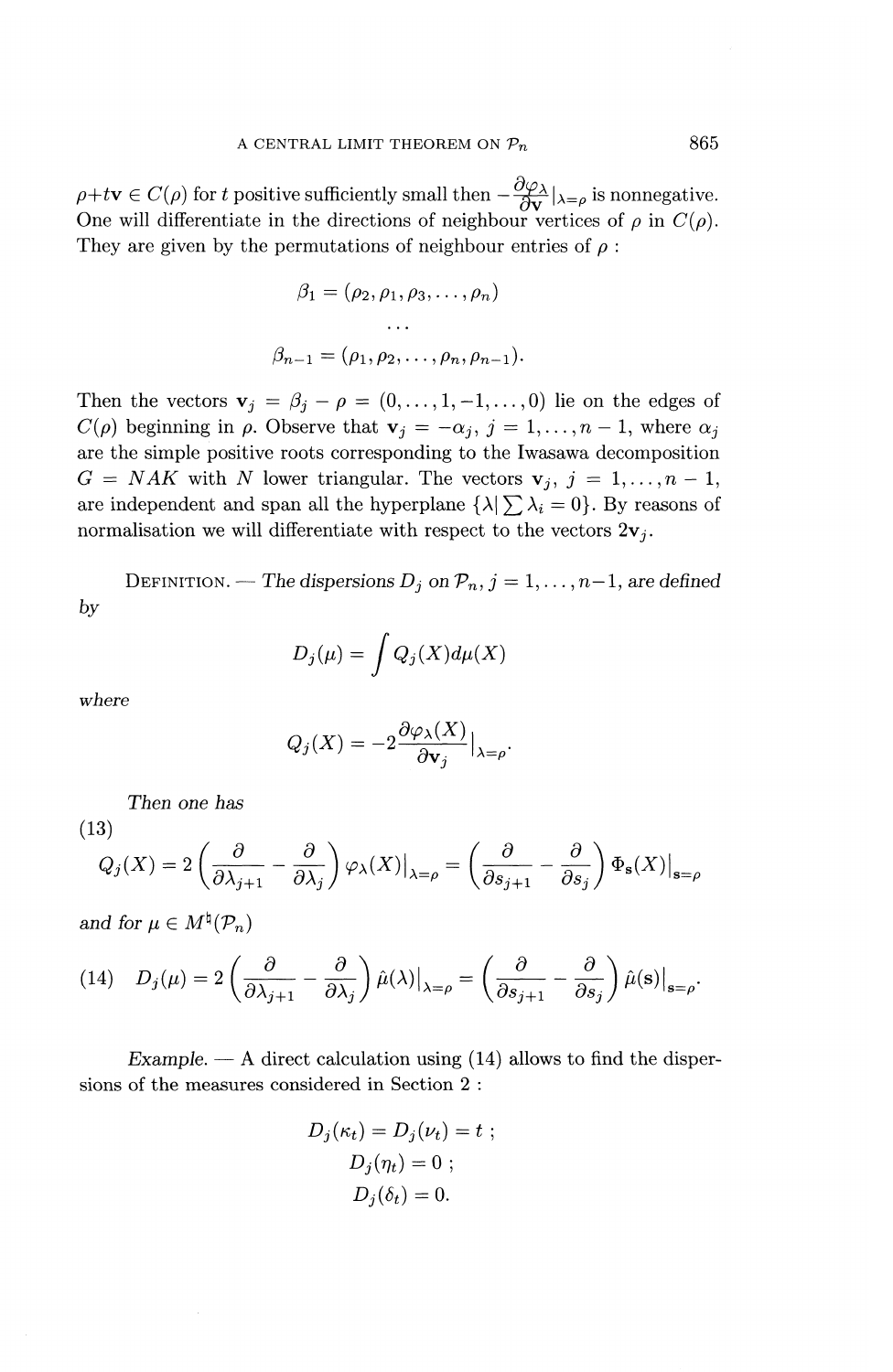We shall give now some properties of the functions *Qj*.

THEOREM 2.

- (i)  $Q_i(X) = Q_i(tX), \quad j = 1, \ldots, n-1, \text{ for all } X \in \mathcal{P}_n \text{ and } t > 0.$
- (ii)  $Q_i(I) = 0, \quad j = 1, \ldots, n-1.$
- (iii)  $Q_1(X) + \cdots + Q_{n-1}(X) > 0$  for all  $X \neq tI$ .

*Proof.* — (i) follows obviously from (3) and (13). (ii) follows from  $\Phi_{\mathbf{s}}(I) = 1$  for all **s**. To prove (iii) it suffices to consider  $X \in \mathcal{SP}_n$ ,  $X \neq I$ . Suppose that  $Q_1(X) = \cdots = Q_{n-1}(X) = 0$ . Then  $\frac{\partial \varphi_{\lambda}}{\partial \mathbf{u}}|_{\lambda = \rho} = 0$  for all the directions u such that  $\sum u_i = 0$ . If  $\sum \lambda_i = 0$ , by (3)  $\varphi_{\lambda}(X) = \psi_{\lambda}(X)$  where  $\psi_{\lambda}$  denotes the spherical function on  $\mathcal{SP}_n$  in the Harish-Chandra notation. Thus the application  $\lambda \mapsto \psi_{\lambda}(X), \sum \lambda_i = 0$ , has a critical point in  $\lambda = \rho$ , and by W-invariance also in  $\lambda = w\rho$  for  $w \in W$ .

On the other hand  $\psi_{\lambda}$  is given by the formula of Harish-Chandra :

(15) 
$$
\psi_{\lambda}(X) = \int_{SO(n)} e^{(\lambda - \rho | \mathcal{H}(ak))} dk_{SO(n)}
$$

where  $a \in A \cap SL(n)$  is such that  $X = a^2[k_0]$  for some  $k_0 \in SO(n)$  and  $g = k \exp{\mathcal{H}(g)} \cdot n$  is the Iwasawa decomposition of  $SL(n)$ . Denote by  $\mu_X$ the image of  $dk_{SO(n)}$  by the mapping  $k \mapsto \mathcal{H}(ak)$ . Then  $\mu_X$  is a probability measure on  $\tilde{\mathfrak{a}} = \{H|H$  diagonal and  $TrH = 0\}$ . By (15) we have then for any  $\mathbf{u} \in \mathbb{R}^n$ 

$$
\psi_{\lambda}(X) = \int_{\tilde{\mathfrak{a}}} e^{(\lambda - \rho|H)} d\mu_X(H)
$$

$$
\frac{\partial \psi_{\lambda}}{\partial \mathbf{u}}(X) = \int_{\tilde{\mathfrak{a}}} (\mathbf{u}|H) e^{(\lambda - \rho|H)} d\mu_X(H)
$$

(16) 
$$
\frac{\partial^2 \psi_{\lambda}}{\partial \mathbf{u}^2}(X) = \int_{\tilde{\mathbf{a}}} (\mathbf{u}|H)^2 e^{(\lambda - \rho|H)} d\mu_X(H).
$$

By a theorem of Kostant ([7]) supp  $\mu_X = C(\log a)$ . Since  $X \neq I$  we have  $a \neq I$  and log  $a \neq 0$ . The space  $\mathcal{SP}_n$  is irreducible so by [4]IV,10.11 dim  $C(\log a) = \dim \tilde{a}$  and (16) implies  $\frac{\partial^2 \psi_\lambda}{\partial \mathbf{u}^2}(X) > 0$  for all  $\lambda$  and  $\mathbf{u} \neq 0$ . It means that  $\psi_{\lambda}(X)$  is strictly convex and in particular it has at most one critical point on  $\tilde{a}$ . For  $w \in W$  different from identity  $w \rho \neq \rho$ . That gives a contradiction. Q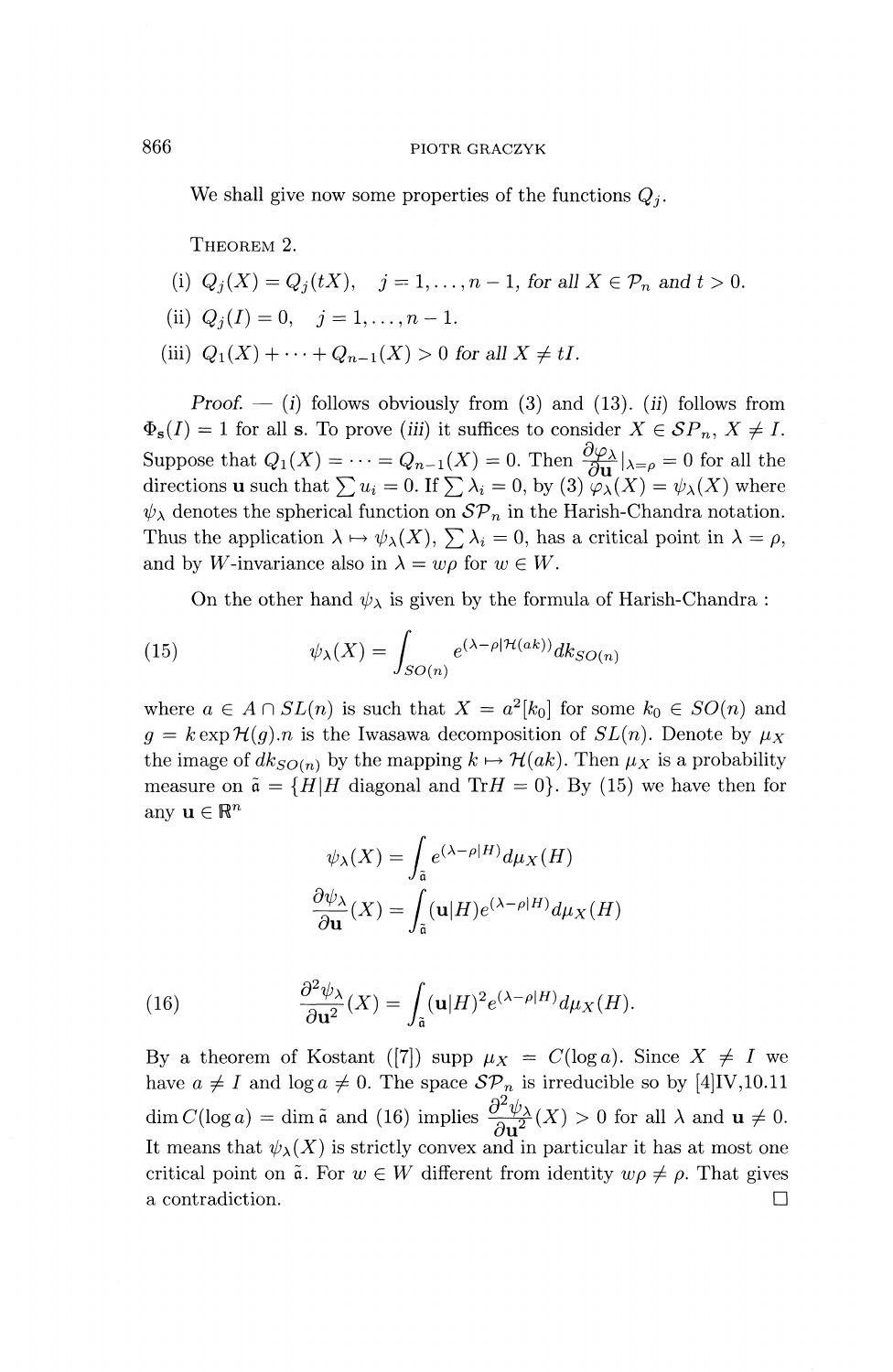COROLLARY 1. — Let  $\mu \in M^{\natural}(\mathcal{P}_n)$ . Then

$$
D_1(\mu) = \cdots = D_{n-1}(\mu) = 0
$$

*if and only if*  $\mu$  *is concentrated on*  $\{tI | t > 0\}$ *.* 

*Example.* — In the case  $n = 2$  the explicit form of the dispersion density is known  $([1])$ :

$$
Q(a_r) = 2\log\left(\text{ch}\frac{r}{2}\right)
$$

where

$$
a_r = \begin{pmatrix} e^r & 0 \\ 0 & e^{-r} \end{pmatrix}.
$$

For  $n \geq 3$  one may give the following integral formula

$$
Q_j(X) = \int_K \{ \log \Delta_{j-1}(X[k]) - 2 \log \Delta_j(X[k]) + \log \Delta_{j+1}(X[k]) \} dk
$$

but the explicit form of  $Q_i(X)$  is not known.

# **3.2.** The mean and the variance in  $\mathbb{R}^+$ *I*-direction.

Theorem 2 and Corollary 1 show that the dispersions  $D_i$  do not control the behaviour of measures in  $M^{\natural}(\mathcal{P}_n)$  in the direction  $\mathbb{R}^+I$ . In fact, via (3) one may say that  $D_i$  are the dispersions in the direction of  $\mathcal{SP}_n$ . We will introduce now some complementary characteristics of  $\mu \in M^{\natural}(\mathcal{P}_n)$ .

Having in mind the decomposition (3) of a spherical function on  $P_n$ and denoting  $w = \sum s_i$  it is natural to have the following definition.  $\overline{i=1}$ 

DEFINITION. — Let  $\mu \in M^{\natural}(\mathcal{P}_n)$ . We define : *the mean of*  $\mu$  *by* 

$$
M(\mu) = \frac{\partial}{\partial w} \hat{\mu}\big|_{\mathbf{s}=\rho} = \frac{1}{n} \int \log(\det X) d\mu(X)
$$

*the second moment of*  $\mu$  *by* 

$$
M_2(\mu) = \frac{\partial^2}{\partial w^2} \hat{\mu}\big|_{\mathbf{s}=\rho} = \frac{1}{n^2} \int \log^2(\det X) d\mu(X)
$$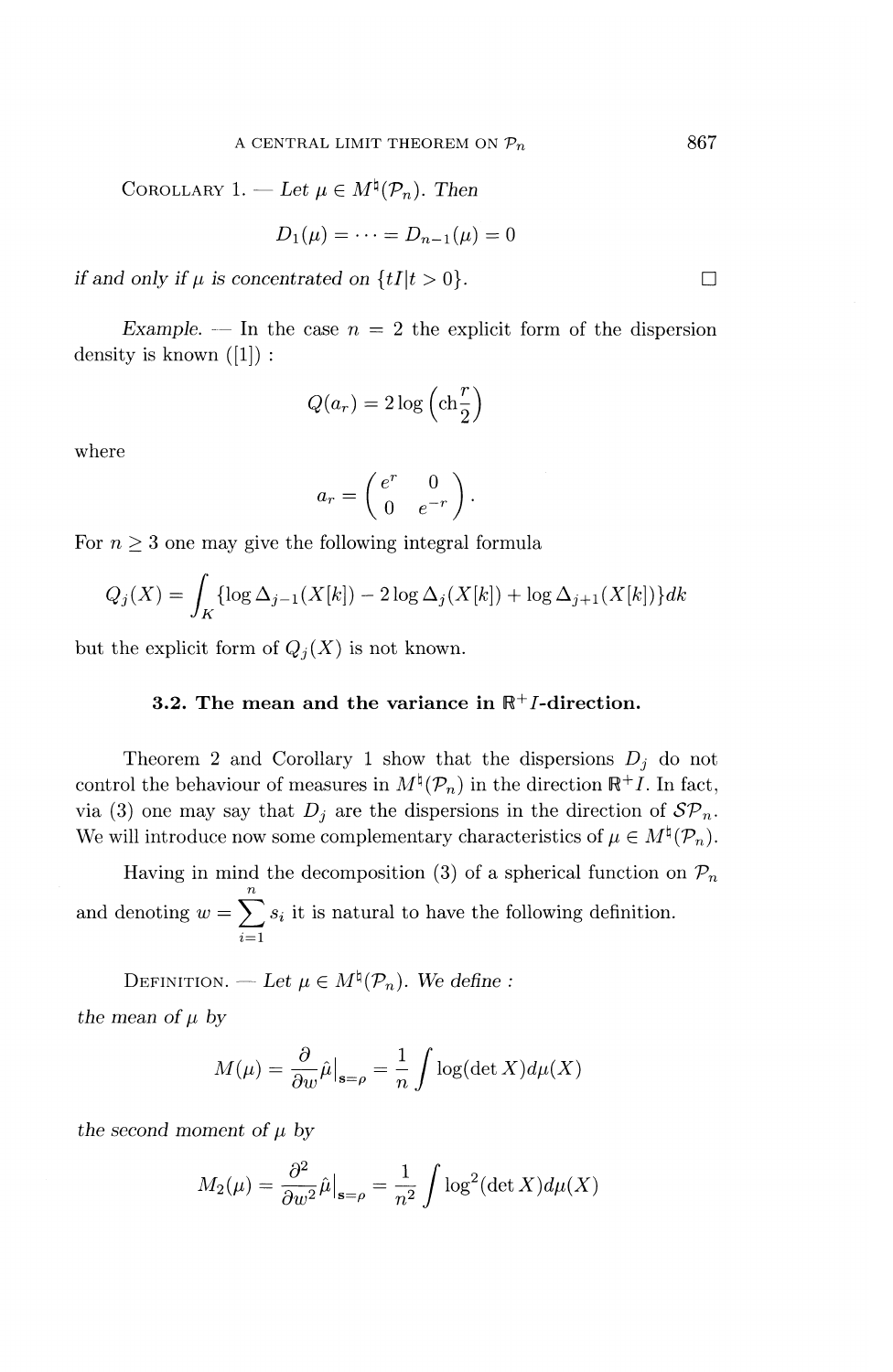*the variance of*  $\mu$  *by*  $d^2(\mu) = M_2(\mu) - M^2(\mu)$ *.* 

Note that any measure  $\mu \in M^{\natural}(\mathcal{P}_n)$  may be centralised by putting

$$
\tilde{\mu}(B) = \mu(e^{M(\mu)}B)
$$

for *B* measurable. Then  $M(\tilde{\mu}) = 0$  and  $d^2(\mu) = M_2(\tilde{\mu})$ . Observe that

$$
M(\mu_1 * \mu_2) = M(\mu_1) + M(\mu_2)
$$
  

$$
d^2(\mu_1 * \mu_2) = d^2(\mu_1) + d^2(\mu_2)
$$

but  $d^2(\mu) = \int q(X)d\mu(X)$  with  $q(X) = \frac{1}{n^2}$  $\frac{1}{2} \log^2(\det X)$  only for centralised measures  $\mu$ .

The derivative  $\frac{\partial}{\partial w}$  in the definition of M and  $d^2$  equals in the  $(s_i)$ coordinates

$$
\frac{\partial}{\partial w} = \frac{1}{n} \sum_{i=1}^{n} \frac{\partial}{\partial s_i}.
$$

This makes possible to calculate  $M(\mu)$  and  $d^2(\mu)$  if one knows the spherical Fourier transform of  $\mu$ .

*Example. —* For the measures considered in Section 2 we have :

$$
M(\kappa_t) = 0, \t d^2(\kappa_t) = 2tn^{-1};
$$
  
\n
$$
M(\nu_t) = 0, \t d^2(\nu_t) = 0;
$$
  
\n
$$
M(\eta_t) = 0, \t d^2(\eta_t) = t;
$$
  
\n
$$
M(\delta_t) = t, \t d^2(\delta_t) = 0.
$$

COROLLARY 2. — If  $\mu \in M^{\natural}(\mathcal{P}_n)$  and  $M(\mu) = d^2(\mu) = 0, D_j(\mu) = 0$ *for*  $j = 1, \ldots, n - 1$ , then  $\mu = \delta_I$ .

Note that a Gaussian measure  $\mu$  on  $\mathcal{P}_n$  is fully characterized by its mean  $M(\mu)$ , variance  $d^2(\mu)$  and dispersion  $D_1(\mu)$ .

# **4. Taylor expansion of spherical functions.**

In this section we will derive a useful Taylor expansion of spherical functions on  $\mathcal{P}_n$ . This expansion will be more detailed than that of Richards ([8]) and we will prove it in a simpler way.

A spherical function  $\Phi_{\mathbf{s}}$  is K-invariant so it is enough to consider  $\Phi_{\mathbf{s}} (\exp H), H \in \mathfrak{a}$ . One may treat  $\Phi_{\mathbf{s}} (\exp H)$  as a function of  $h_1,\ldots,h_n$ . It is then symmetric in  $h_1, \ldots, h_n$ . Remark that  $\Phi_{\mathbf{s}}(\exp H)$  is real analytic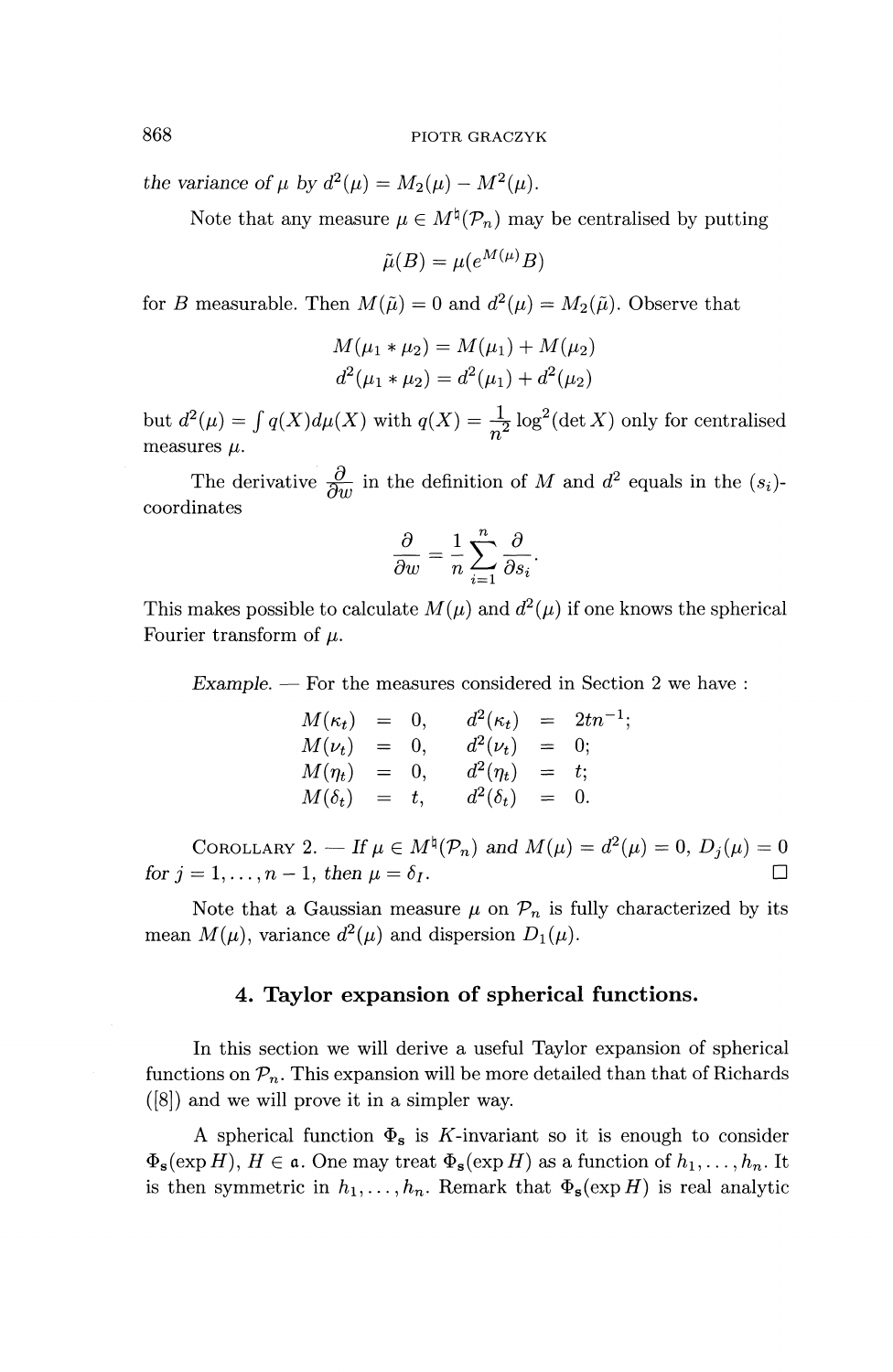since  $\Phi_{s}$  is a solution of an elliptic differential equation with analytic coefficients :  $\Delta \Phi_s = \gamma_2(s)\Phi_s$ . Making use of the symmetry and analyticity

of the function in the 
$$
h_j
$$
 we get the following Taylor expansion at  $H = 0$ :  
(17)  $\Phi_{\mathbf{s}}(\exp H) = 1 + a(\mathbf{s}) \sum h_i + b(\mathbf{s}) \sum h_i^2 + c(\mathbf{s}) (\sum h_i)^2 + R_{\mathbf{s}}(H)$ 

with

(18) 
$$
R_{\mathbf{s}}(H) = \sum f_{\alpha}(\mathbf{s}) P_{\alpha}(H)
$$

where  $P_{\alpha}(H)$  are symmetric polynomials in  $h_1,\ldots,h_n$  homogeneous of order greater or equal to 3.

In order to find the functions  $a, b, c$  in (17) let us apply the operators *E, E*<sup>2</sup> and  $\Delta$  to (17) at  $H = 0$ .

For the operators  $E$  and  $E^2$  one uses (6).  $E$  considered as a differential operator on functions of  $h_1, \ldots, h_n$  is homogeneous of order 1 while the polynomials  $P_{\alpha}$  are homogeneous of order at least 3. That implies  $ER_s(0) = E^2 R_s(0) = 0$  and

$$
\gamma_1(\mathbf{s}) = na(\mathbf{s})
$$
  

$$
\gamma_1^2(\mathbf{s}) = 2nb(\mathbf{s}) + 2n^2c(\mathbf{s})
$$

For the operator  $\Delta$  one applies (7). By an argument of homogeneity one obtains  $\Delta R_{s}(0) = 0$ . We have then

$$
\gamma_2(\mathbf{s}) = (n^2 + n)b(\mathbf{s}) + 2nc(\mathbf{s}).
$$

Solving these equations we get

THEOREM 3.

THEOREM 3.  
\n
$$
\Phi_{\mathbf{s}}(\exp H) = 1 + a(\mathbf{s}) \sum h_i + b(\mathbf{s}) \sum h_i^2 + c(\mathbf{s}) (\sum h_i)^2 + R_{\mathbf{s}}(H)
$$

*with*

(19)  

$$
a(\mathbf{s}) = \frac{1}{n}\gamma_1(\mathbf{s})
$$

$$
b(\mathbf{s}) = \frac{n\gamma_2(\mathbf{s}) - \gamma_1^2(\mathbf{s})}{n(n-1)(n+2)}
$$

$$
c(\mathbf{s}) = \frac{(n+1)\gamma_1^2(\mathbf{s}) - 2\gamma_2(\mathbf{s})}{2n(n-1)(n+2)}
$$

where  $\gamma_1(\mathbf{s}) = \sum s_i$ ,  $\gamma_2(\mathbf{s}) = (\mathbf{s} - \rho|\mathbf{s})$  and  $R_{\mathbf{s}}(H)$  is as in (18).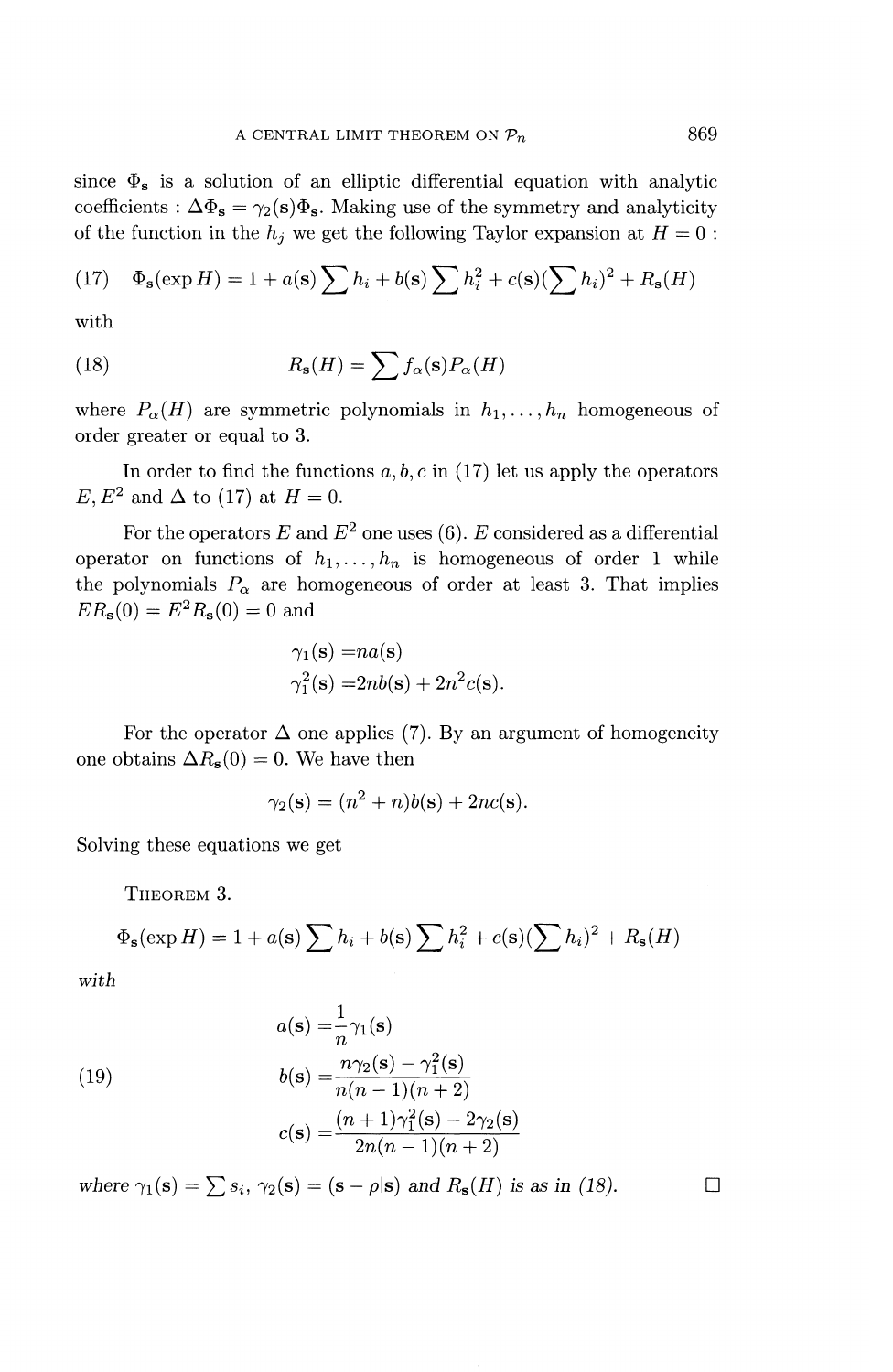By (13) and by differentiating of (19) one obtains the following expansion of the functions  $Q_i$  at  $H = 0$ :

COROLLARY 3.

(20)  
\n
$$
Q_j(\exp H) = \frac{1}{(n-1)(n+2)} \sum h_i^2 - \frac{1}{n(n-1)(n+2)} (\sum h_i)^2 + R'_j(H)
$$

where  $R'_i(H) = \sum c_{\alpha j} P_\alpha(H)$  with  $P_\alpha$  as in (18),  $j = 1, \ldots, n - 1$ .  $\Box$ 

Writing as in Section 3  $q(X) = \frac{1}{Z} \log^2(\det X)$  we have  $(\sum h_i)^2 =$ withing as in section 3  $q(x) = \frac{1}{n^2} \log (\det X)$  we have  $(\sum n_i)$  =  $n^2 q(X)$ . Replacing  $\sum h_i^2$  in (19) by the expression for  $\sum h_i^2$  obtained from  $(20)$  we get :

(20) we get :  
\n
$$
\Phi_{\mathbf{s}}(\exp H) = 1 + \frac{1}{n}\gamma_1(\mathbf{s}) \sum h_i + \left(\gamma_2 - \frac{1}{n}\gamma_1^2\right) Q_j(\exp H)
$$
\n
$$
+ \frac{1}{2}\gamma_1^2 q(\exp H) + R_{j,\mathbf{s}}(H)
$$

where

(22) 
$$
R_{j,\mathbf{s}}(H) = \sum f_{j\alpha}(\mathbf{s}) P_{\alpha}(H)
$$

with  $P_{\alpha}(H)$  as in (18).

For  $H = (h_1, \ldots, h_n)$  we put  $\|H\| = \sum |h_i|$ . Then we have

(23) 
$$
R_{j,\mathbf{s}}(H) = \mathcal{O}(\Vert H \Vert^{3}) \quad \text{if } H \to 0.
$$

In order to estimate  $R_{j,s}(H)$  when  $\|H\|\to\infty$  and  $\Phi_s$  is bounded one has to estimate  $Q_j$  in infinity.

LEMMA 2.  $-Q_j(\exp H) \le ||H||$  for all  $H \in \mathfrak{a}$  and  $j = 1, ..., n - 1$ .

Proof. — By Theorem 2(i)  $Q_j(\exp H) = Q_j(\exp H')$  with  $H' =$  $(h_1-\frac{1}{n}\sum h_i,\ldots,h_n-\frac{1}{n}\sum h_i) \in \tilde{\mathfrak{a}}.$  Then  $Q_j(\exp H') = -2\frac{\partial \psi_\lambda}{\partial \mathbf{v}_i}|_{\lambda=\rho}$  where  $\psi_{\lambda}$  is spherical on  $\mathcal{SP}_n$ . By the Harish-Chandra formula

$$
Q_j(\exp H') = 2 \int_{SO(n)} \left( -\mathbf{v}_j |\mathcal{H}\left(\exp\frac{1}{2}H'.k\right) \right) dk_{SO(n)}
$$

$$
= 2 \int_{SO(n)} \left( \alpha_j |\mathcal{H}\left(\exp\frac{1}{2}H'.k\right) \right) dk_{SO(n)}.
$$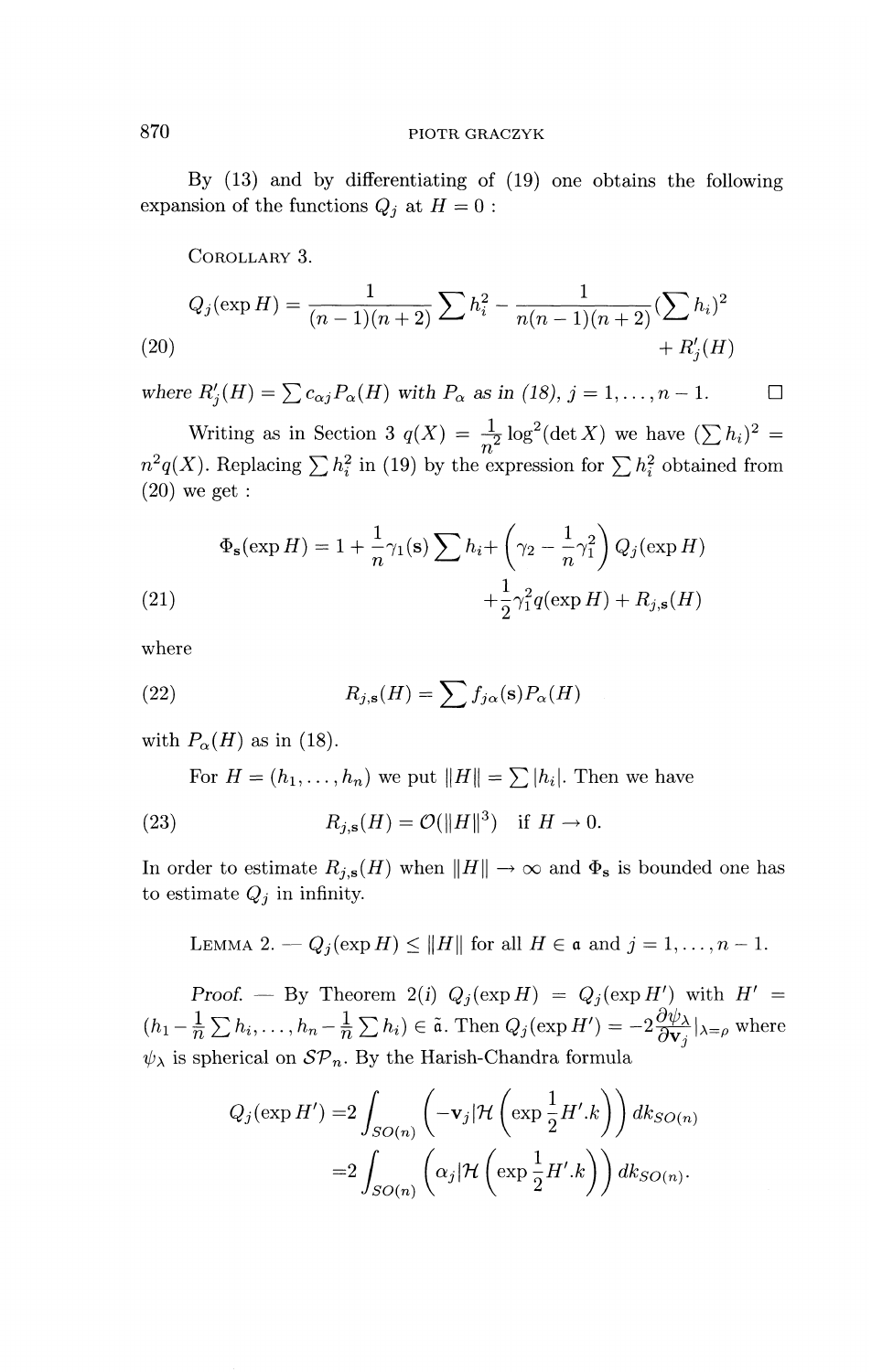By K-invariance of  $Q_j$  one may assume that  $H' \in \tilde{\mathfrak{a}}^+$ , i.e.  $h'_1 \leq \cdots \leq h'_n$ . By  $[4] \text{IV}, 6.5 \mathcal{H}(ak) \leq \mathcal{H}(a)$  for  $a \in \exp(\tilde{a}^+), k \in SO(n)$ , so

$$
Q_j(\exp H') \le 2\left(\alpha_j|\mathcal{H}\left(\exp\frac{1}{2}H'\right)\right) = h'_{j+1} - h'_{j} = h_{j+1} - h_j.
$$

Finally

$$
Q_j(\exp H) \le |h_j| + |h_{j+1}| \le ||H||.
$$

 $\Box$ 

COROLLARY 4. — For every  $j = 1, ..., n - 1$  and **s** such that  $\Phi_{\mathbf{s}}$  is bounded

$$
R_{j,\mathbf{s}}(H) = \mathcal{O}(\Vert H \Vert) + \mathcal{O}((\sum h_i)^2)
$$

when  $||H|| \to \infty$ .

# **5. Central limit theorem.**

Let  $\{\mu_{m_j}\}, m \in \mathbb{N}, 1 \leq j \leq k_m$  be a family of K-invariant probability measures on *Pn-* Put

$$
\mu_m = \mu_{m1} * \mu_{m2} * \cdots * \mu_{mk_m}.
$$

Denote by  $H(X)$  the diagonal matrix of logarithms of eigenvalues of  $X \in \mathcal{P}_n$ . Then we have the following central limit theorem :

THEOREM 4. — Suppose that the measures  $\{\mu_{mj}\}_{m\in\mathbb{N},1\leq j\leq k_m}$  satisfy *the following conditions :*

(24) 
$$
M(\mu_{mj}) = 0
$$

$$
\lim D_1(\mu_m) = t
$$

$$
\lim_{m \to \infty} D_1(\mu_m) = i
$$

(25) 
$$
\lim_{m \to \infty} d^2(\mu_m) = u
$$

(26) 
$$
\lim_{m \to \infty} \sum_{j=1}^{k_m} \int \frac{\|H\|^3}{1 + \|H\|^2} d\mu_{mj} = 0
$$

(27) 
$$
\lim_{m \to \infty} \sum_{j=1}^{k_m} \int_{\{\|H\| > 1\}} (\text{Tr} H)^2 d\mu_{mj} = 0.
$$

*Then the measures*  $\mu_m$  *converge weakly to the Gaussian measure*  $\nu_t * \eta_u$ *.*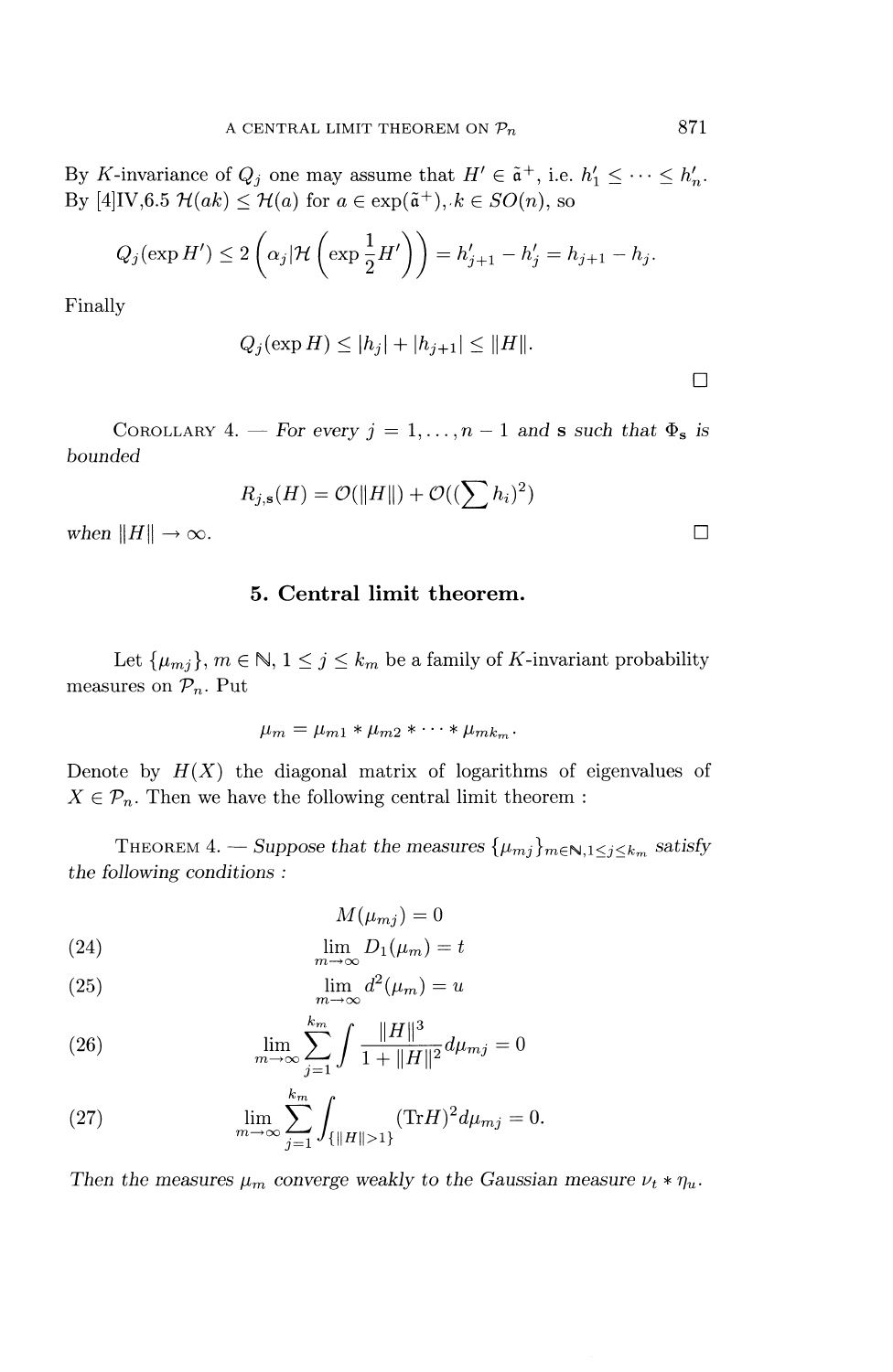Proof. — First observe that for any  $\varepsilon > 0$ 

$$
\int ||H||d\mu_{mj} = \int_{\{||H|| \leq \varepsilon\}} ||H||d\mu_{mj} + \int_{\{||H|| > \varepsilon\}} ||H||d\mu_{mj}
$$

$$
\leq \varepsilon + \frac{1+\varepsilon^2}{\varepsilon^2} \int \frac{||H||^3}{1+||H||^2} d\mu_{mj}.
$$

Then Lemma 2 and (26) imply that  $\lim_{m} D_1(\mu_{mj}) = 0$  uniformly in j. Similarly,

$$
\int (\sum h_i)^2 d\mu_{mj} \le \int ||H|| d\mu_{mj} + \int_{\{||H||>1\}} (\text{Tr} H)^2 d\mu_{mj}
$$

and by (27)  $\lim_{d \to 0} d^2(\mu_{mi}) = 0$  uniformly in j.

Fix s such that  $\Phi_s$  is bounded. By Corollary 4 and (23) the conditions (26) and (27) imply  $k_m$   $\sim$ 

(28) 
$$
\lim_{m} \sum_{j=1}^{k_m} \int |R_{1,s}(H)| d\mu_{mj} = 0.
$$

In particular  $\int |R_{1,s}(H)|d\mu_{mj}$  tends to 0 uniformly with respect to j. Then (21) implies

(29) 
$$
\lim_{m} \sup_{1 \le j \le k_m} |\hat{\mu}_{mj}(\mathbf{s}) - 1| = 0.
$$

By (21)

$$
\sum_{j} [1 - \hat{\mu}_{mj}(\mathbf{s})] = -\left(\gamma_2 - \frac{1}{n}\gamma_1^2\right) D_1(\mu_m) - \frac{1}{2}\gamma_1^2 d^2(\mu_m) - \sum_{j} \int R_{1,\mathbf{s}}(H) d\mu_{mj}.
$$

By  $(24),(25),(28)$  and  $(29)$  we have then

$$
\lim_{m} \sum_{j} [1 - \hat{\mu}_{mj}(\mathbf{s})] = -(\gamma_2 - \frac{1}{n}\gamma_1^2) t - \frac{1}{2}\gamma_1^2 u;
$$
  

$$
\lim_{m} \sum_{j} [1 - \hat{\mu}_{mj}(\mathbf{s})]^2 = 0.
$$

Using again (29) we get

$$
\lim_{m} \hat{\mu}_{m}(\mathbf{s}) = \exp\left[\lim_{m} \sum_{j} \log \hat{\mu}_{mj}(\mathbf{s})\right]
$$

$$
= \exp\left[\left(\gamma_{2} - \frac{1}{n}\gamma_{1}^{2}\right)t + \frac{1}{2}\gamma_{1}^{2}u\right] = \nu_{t} \widehat{\ast} \eta_{u}(\mathbf{s}).
$$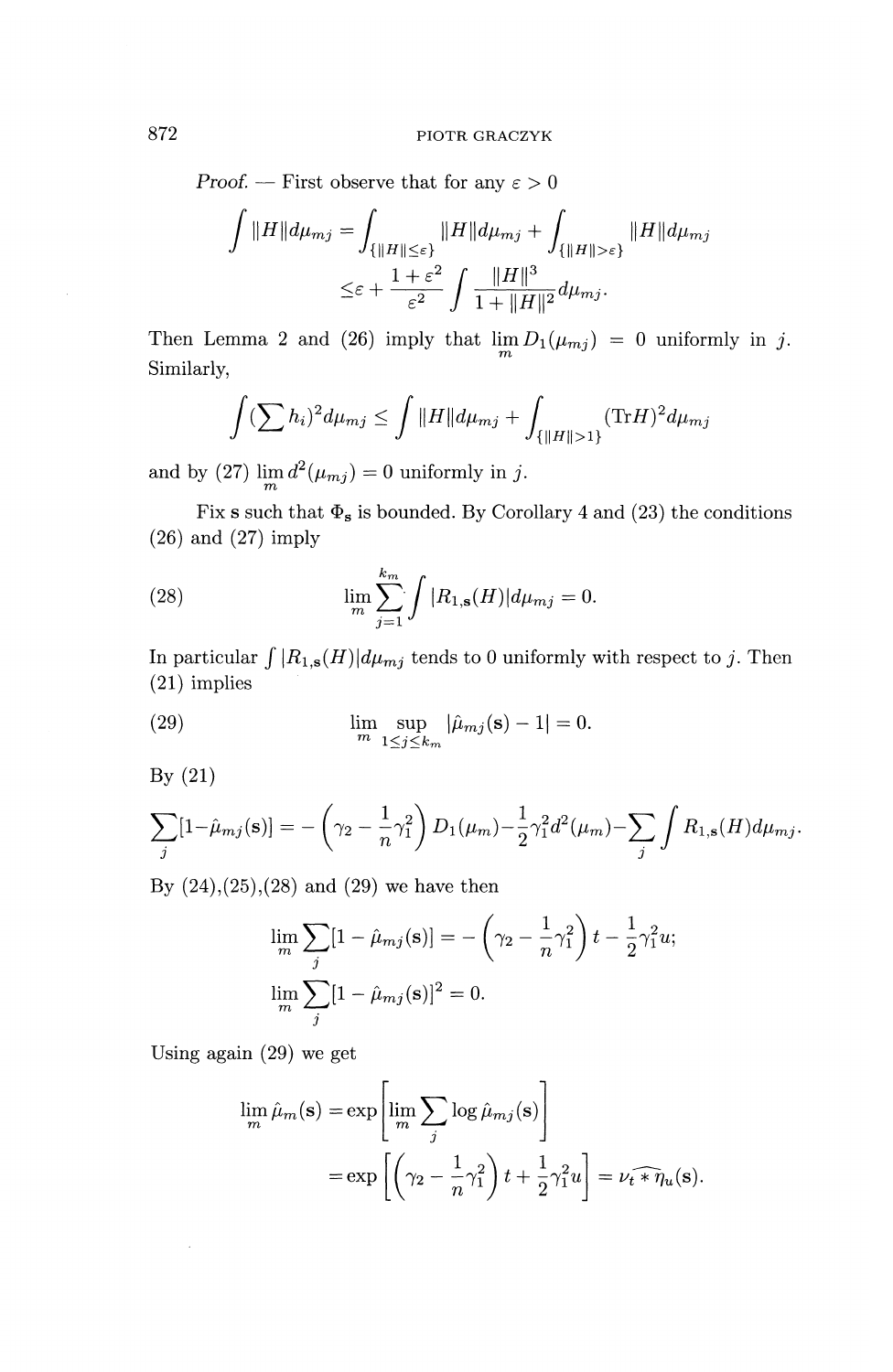By the Lévy continuity theorem on  $\mathcal{P}_n$  (look [5] Thm.4.2 in the case of *G* semisimple; the proof of Gangolli works on  $\mathcal{P}_n$ ) we get  $\mu_m \Rightarrow \nu_t * \eta_u$ .  $\Box$ 

*Remark.* — Under the hypotheses of Theorem 4  $\lim_{m} D_l(\mu_m) = t$  for  $l = 2, \ldots, n - 1$  (see Corollary 3).

COROLLARY 5. — Let  $(\kappa_t)_{t>0}$  be the heat semigroup on  $\mathcal{P}_n$ . Let the *family of measures*  $\{\mu_{mi}\}$  be centralised and verify (26) and (27). If

$$
\lim_{m} D_1(\mu_m) = D_1(\kappa_t) = t
$$
  

$$
\lim_{m} d^2(\mu_m) = d^2(\kappa_t) = 2tn^{-1}
$$

*then*

$$
\mu_m \Rightarrow \kappa_t. \qquad \qquad \Box
$$

#### BIBLIOGRAPHY

- [1] J. FARAUT, Dispersion d'une mesure de probabilité sur  $SL(2,\mathbb{R})$  biinvariante par  $SO(2,\mathbb{R})$  et théorème de la limite centrale, exposé Oberwolfach, 1975.
- [2] J. FARAUT, A. KORANYI, Jordan Algebras, Symmetric Cones and Symmetric Domains, to appear.
- [3] R. GANGOLLI, Isotropic infinitely divisible measures on symmetric spaces, Acta Math., Ill (1964), 213-246.
- [4] S. HELGASON, Groups and Geometric Analysis, Academic Press, New York, 1984.
- [5] G.A. HUNT, Semi-groups of measures on Lie groups, Trans. Amer. Math. Soc., 81 (1956), 264-293.
- [6] F.I. KARPELEVICH, V.N. TUTUBALIN, M.G. SHUR, Limit theorems for the compositions of distributions in the Lobachevsky plane and space, Theory Prob. Appl., 4 (1959), 399-402.
- [7] B. KOSTANT, On convexity, the Weyl group and the Iwasawa decomposition, Ann. Sci. Ecole Norm. Sup., 6 (1973), 413-455.
- [8] D.St.P. RICHARDS, The Central Limit Theorem on Spaces of Positive Definite Matrices, J. Multivariate Anal., 29 (1989), 326-332.
- [9] A. TERRAS, Noneuclidean Harmonic Analysis, the Central Limit Theorem and Long Transmission Lines with Random Inhomogeneities, J. Multivariate Anal., 15 (1984), 261-276.